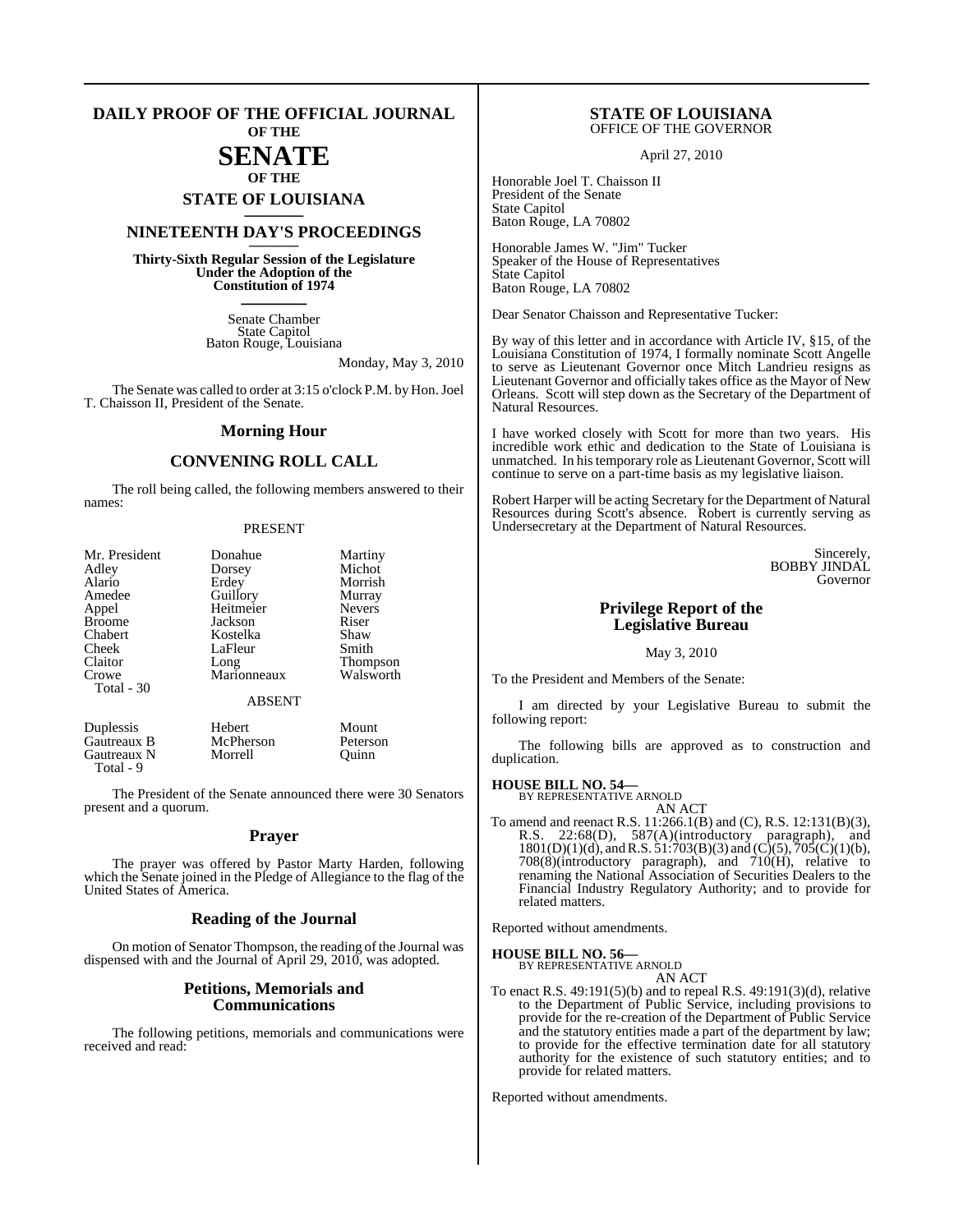#### **HOUSE BILL NO. 115—** BY REPRESENTATIVE ARNOLD

AN ACT

To amend and reenact R.S. 6:315.1(A), relative to transfer of small deposits; to provide for changes to the transfer of small deposits upon the death of a depositor; and to provide for related matters.

Reported without amendments.

#### **HOUSE BILL NO. 209—** BY REPRESENTATIVE ARNOLD

AN ACT

To amend and reenact R.S. 9:3561.1(A), relative to payment of licensing fees; to change the method of payment for individuals seeking licenses to make consumer loan transactions; and to provide for related matters.

Reported without amendments.

# **HOUSE BILL NO. 292—** BY REPRESENTATIVE GREENE

AN ACT

To amend and reenact R.S. 18:44(A) and (B)(5)(b), 110(B), 193(F), 197, 401(B), 402(B), (C)(introductory paragraph), (E), and (G),  $433(G)(1)$  and  $(H)(1)(introductory$  paragraph),  $434(A)(1)$ , (C)(introductory paragraph), and  $(D)(1)$  and  $(2)$ ,  $435(A)(1)$  and  $(B)$ , 436, 453 $(A)$  and  $(B)$ , 467 $($ introductory paragraph) and  $(2)$ ,  $468(A)$ , 481, 491(A) and (C), 511(A) and (B), 512(B), 535(B), 552(A)(introductory paragraph), 1272(A), 1278(B), 1279,  $1285(B)(1)(a)$ ,  $1300(C)(1)$ ,  $1300.7(A)$ ,  $1306(A)(4)$  and  $(C)(2)$ , 1307(A)(8) and (E), 1308(A)(2)(a), 1314(B) and (C), 1355(6), 1401(B), 1402(B)(1)(c), 1405(A), 1406(B), 1407, 1409(B)(1) and (2),  $1432(A)$ , and  $1461(A)(17)$  and to repeal R.S. 18:1275.1 through 1275.24, relative to elections; to provide for an open primary systemof electionsfor congressional offices; to provide relative to objections to candidacy and contests of elections; to provide relative to changes to and challenge and cancellation of voter registration; to provide relative to procedures for voting; to provide for election dates; to provide relative to courses of instruction for commissioners; to provide relative to selection and replacement of commissioners; to provide relative to alternate commissioners; to provide relative to watchers; to provide relative to dual candidacy; to provide relative to qualification of candidates; to provide relative to the election of candidates in a primary and general election; to provide relative to notice of location of precincts and polling places; to provide relative to election materials; to provide relative to filling vacancies in federal offices; to provide relative to recall elections; to provide relative to absentee by mail and early voting; to provide relative to voting machines; to provide relative to election offenses; and to provide for related matters.

Reported without amendments.

#### **HOUSE BILL NO. 335—**

BY REPRESENTATIVE ARNOLD AN ACT

To amend and reenact R.S. 6:1088(E)(3) and 1094(A)(1)(introductory paragraph) and (B)(1)(introductory paragraph) and to repeal  $\hat{R}$ .S.  $\check{\text{o}}$ :1094(A)(1)(d), (B)(1)(d), (C), (D), (E), and (G), relative to the licensing requirements of mortgage loan originators; to provide for changes to the minimum requirements for licensure of a mortgage loan originator; to provide for changes to the pre- and post-licensing continuing education requirements of mortgage loan originators; and to provide for related matters.

Reported without amendments.

## **Page 2 SENATE 19th DAY'S PROCEEDINGS**

#### **HOUSE BILL NO. 547—**

BY REPRESENTATIVE ARNOLD AN ACT

To enact R.S. 9:3530(G), relative to fees charged on a consumer credit transaction; to authorize a federally insured depository institution to charge fees on consumer credit transactions; and to provide for related matters.

Reported without amendments.

Respectfully submitted, ROB MARIONNEAUX Chairman

#### **Adoption of Legislative Bureau Report**

On motion of Senator Marionneaux, the Bills and Joint Resolutions were read by title and passed to a third reading.

#### **Messages from the House**

The following Messages from the House were received and read as follows:

#### **Message from the House**

#### **CONCURRING IN SENATE CONCURRENT RESOLUTIONS**

April 29, 2010

To the Honorable President and Members of the Senate:

I am directed to inform your honorable body that the House of Representatives has finally concurred in the following Senate Concurrent Resolutions:

#### **SENATE CONCURRENT RESOLUTION NO. 58—** BY SENATOR WALSWORTH

A CONCURRENT RESOLUTION To express the sincere condolences of the Legislature of Louisiana upon the death of Monroe City Councilman Ben Katz.

Reported without amendments.

### **SENATE CONCURRENT RESOLUTION NO. 59—** BY SENATORS CHEEK AND SHAW A CONCURRENT RESOLUTION

To commend Andrew Murphy, a student at Captain Shreve High School in Shreveport, on being named the 2010 Louisiana High School Student of the Year.

Reported without amendments.

Respectfully submitted, ALFRED W. SPEER Clerk of the House of Representatives

#### **Introduction of Senate Resolutions**

Senator Cheek asked for and obtained a suspension of the rules to read Senate Resolutions a first and second time.

#### **SENATE RESOLUTION NO. 63—** BY SENATOR CHEEK

A RESOLUTION

To commend and congratulate Sean Nathan on being recognized as one of Louisiana's 2010 Young Heroes.

On motion of Senator Cheek the resolution was read by title and adopted.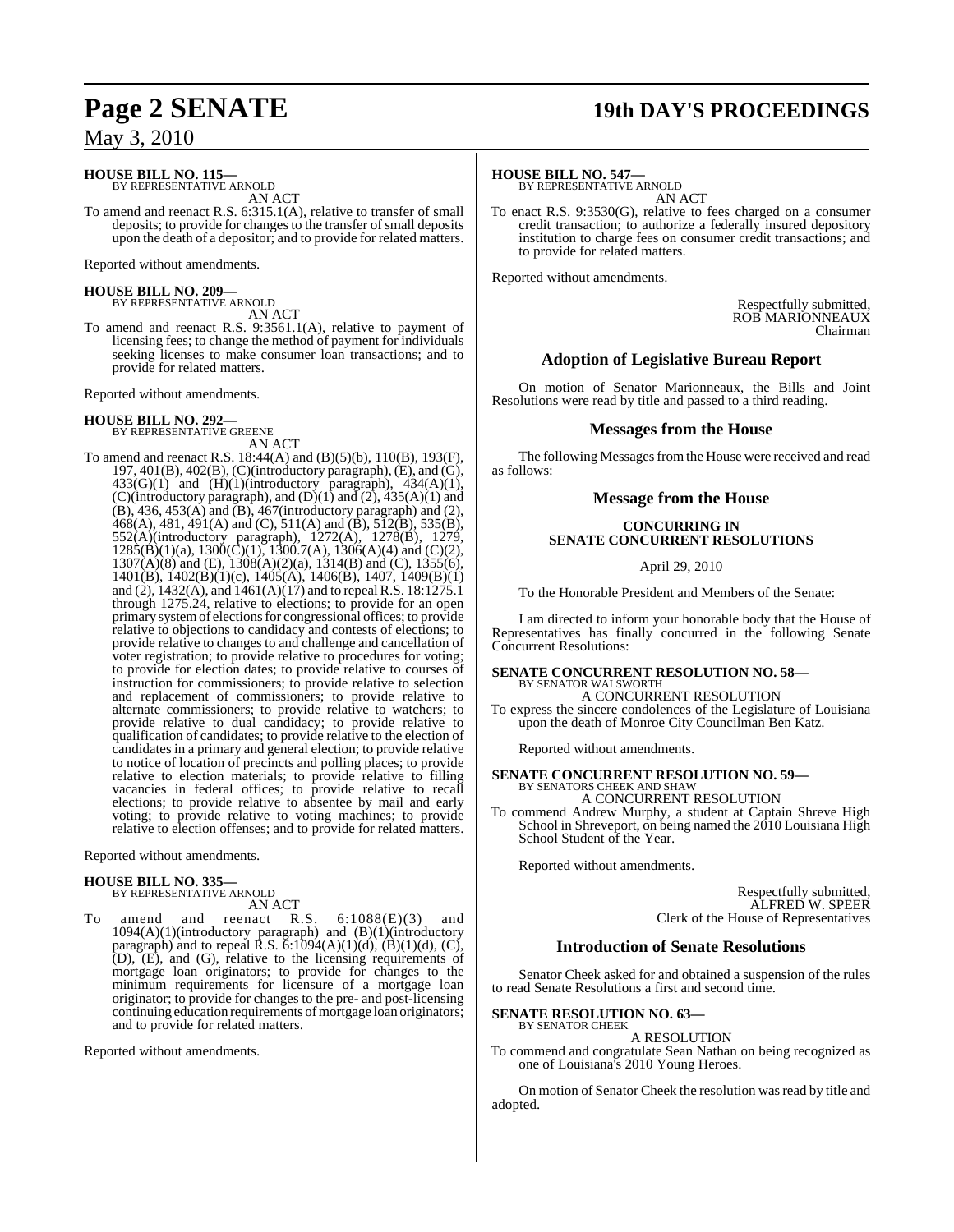# **19th DAY'S PROCEEDINGS Page 3 SENATE**

#### **SENATE RESOLUTION NO. 64—** BY SENATOR CHEEK

A RESOLUTION

To commend and congratulate Ryan Harter on being recognized as one of Louisiana's 2010 Young Heroes.

On motion of Senator Cheek the resolution was read by title and adopted.

#### **SENATE RESOLUTION NO. 65—** BY SENATOR CHEEK

A RESOLUTION

To commend and congratulate Antonio Rivera on being recognized as one of Louisiana's 2010 Young Heroes.

On motion of Senator Cheek the resolution wasread by title and adopted.

#### **SENATE RESOLUTION NO. 66—** BY SENATOR CROWE

A RESOLUTION

To express the sincere condolences of the Senate of the Legislature of Louisiana upon the death of George Ernest Reine III.

On motion of Senator Crowe the resolution was read by title and adopted.

#### **Introduction of Senate Concurrent Resolutions**

Senator Nevers asked for and obtained a suspension of the rules to read Senate Concurrent Resolutions a first and second time.

### **SENATE CONCURRENT RESOLUTION NO. 60—** BY SENATOR NEVERS

A CONCURRENT RESOLUTION

To urge and request the Board of Regents to study the feasibility of offering community college services on the north shore of Lake Pontchartrain, and to determine how the state can best meet the educational needs of students and the economic and workforce development needs of this region of the state.

The resolution was read by title. Senator Nevers moved to adopt the Senate Concurrent Resolution.

### **ROLL CALL**

The roll was called with the following result:

#### YEAS

| Mr. President<br>Adley<br>Alario<br>Amedee<br>Appel<br><b>Broome</b><br>Chabert<br>Cheek<br>Claitor<br>Crowe<br>Donahue<br>Total - 31 | Dorsey<br>Erdey<br>Gautreaux N<br>Guillory<br>Heitmeier<br>Jackson<br>Kostelka<br>LaFleur<br>Long<br>Marionneaux<br>Martiny<br><b>NAYS</b> | Michot<br>Morrish<br>Murray<br><b>Nevers</b><br>Riser<br>Shaw<br>Smith<br><b>Thompson</b><br>Walsworth |
|---------------------------------------------------------------------------------------------------------------------------------------|--------------------------------------------------------------------------------------------------------------------------------------------|--------------------------------------------------------------------------------------------------------|
|                                                                                                                                       |                                                                                                                                            |                                                                                                        |
|                                                                                                                                       |                                                                                                                                            |                                                                                                        |

Mount

### Total - 0

ABSENT

| Duplessis   |  |
|-------------|--|
| Gautreaux B |  |
| Hebert      |  |
| Total - 8   |  |

McPherson Peterson<br>
Morrell Ouinn Morrell

The Chair declared the Senate adopted the Senate Concurrent Resolution and ordered it sent to the House.

# May 3, 2010

#### **SENATE CONCURRENT RESOLUTION NO. 61—** BY SENATOR MOUNT A CONCURRENT RESOLUTION

To designate May 19, 2010, as Louisiana Housing Council Day at the Legislature and commend the organization for its accomplishments.

The resolution was read by title and placed on the Calendar for a second reading.

## **SENATE CONCURRENT RESOLUTION NO. 62—** BY SENATORS SMITH AND MOUNT

A CONCURRENT RESOLUTION

To urge and request the Board of Elementary and Secondary Education to study and review the clarity of board regulations and guidelines relative to the education of dyslexic students and the effectiveness of procedures for monitoring the compliance of public schools and school districts when implementing such regulations and related state law.

The resolution was read by title. Senator Smith moved to adopt the Senate Concurrent Resolution.

#### **ROLL CALL**

The roll was called with the following result:

#### YEAS

| Mr. President<br>Adlev<br>Alario<br>Amedee<br>Appel<br>Broome<br>Chabert<br>Cheek<br>Claitor<br>Crowe<br>Donahue<br>Total - 31 | Dorsey<br>Erdey<br>Gautreaux N<br>Guillory<br>Heitmeier<br>Jackson<br>Kostelka<br>LaFleur<br>Long<br>Marionneaux<br>Martiny | Michot<br>Morrish<br>Murray<br><b>Nevers</b><br>Riser<br>Shaw<br>Smith<br>Thompson<br>Walsworth |
|--------------------------------------------------------------------------------------------------------------------------------|-----------------------------------------------------------------------------------------------------------------------------|-------------------------------------------------------------------------------------------------|
|                                                                                                                                | <b>NAYS</b>                                                                                                                 |                                                                                                 |
| Total $-0$                                                                                                                     | <b>ABSENT</b>                                                                                                               |                                                                                                 |
| Duplessis<br>Gautreaux B<br>Hebert                                                                                             | McPherson<br>Morrell<br>Mount                                                                                               | Peterson<br>Quinn                                                                               |

Total - 8

The Chair declared the Senate adopted the Senate Concurrent Resolution and ordered it sent to the House.

### **SENATE CONCURRENT RESOLUTION NO. 63—** BY SENATOR BROOME

A CONCURRENT RESOLUTION

To proclaim May 5, 2010, as "Sex has Consequences" Prevent Teen Pregnancy Day.

The resolution was read by title. Senator Broome moved to adopt the Senate Concurrent Resolution.

#### **ROLL CALL**

The roll was called with the following result:

#### YEAS

| Dorsey      | Michot        |
|-------------|---------------|
| Erdey       | Morrish       |
| Gautreaux N | Murray        |
| Guillory    | <b>Nevers</b> |
|             | Ouinn         |
| Jackson     | Riser         |
|             | Heitmeier     |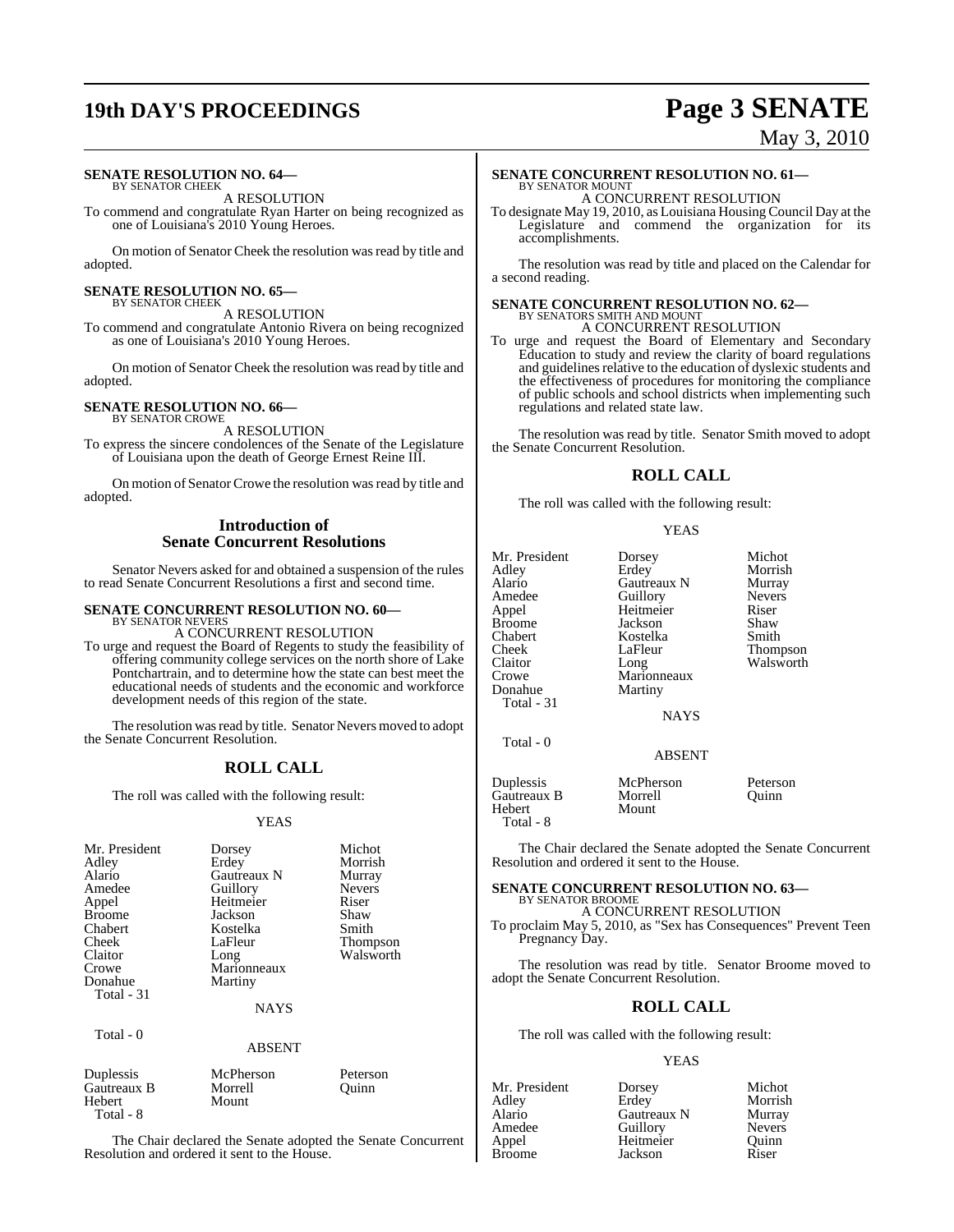| Chabert<br>Cheek<br>Claitor<br>Crowe<br>Donahue<br>Total - 32 | Kostelka<br>LaFleur<br>Long<br>Marionneaux<br>Martiny | Shaw<br>Smith<br>Thompson<br>Walsworth |  |
|---------------------------------------------------------------|-------------------------------------------------------|----------------------------------------|--|
|                                                               | <b>NAYS</b>                                           |                                        |  |
| Total - 0                                                     | <b>ABSENT</b>                                         |                                        |  |
| Duplessis<br>Gautreaux B<br>Hebert<br>Total - 7               | McPherson<br>Morrell<br>Mount                         | Peterson                               |  |

The Chair declared the Senate adopted the Senate Concurrent Resolution and ordered it sent to the House.

#### **SENATE CONCURRENT RESOLUTION NO. 64—** BY SENATOR CROWE

A CONCURRENT RESOLUTION

To urge and request the Department of Insurance to study and make recommendations with respect to solutions to the health care insurance crisis.

The resolution was read by title. Senator Crowe moved to adopt the Senate Concurrent Resolution.

### **ROLL CALL**

The roll was called with the following result:

YEAS

| Mr. President<br>Adley<br>Alario<br>Amedee<br>Appel<br><b>Broome</b><br>Chabert<br>Cheek<br>Claitor<br>Crowe<br>Donahue<br>Total - 32 | Dorsey<br>Erdey<br>Gautreaux N<br>Guillory<br>Heitmeier<br>Jackson<br>Kostelka<br>LaFleur<br>Long<br>Marionneaux<br>Martiny<br><b>NAYS</b> | Michot<br>Morrish<br>Murray<br><b>Nevers</b><br>Quinn<br>Riser<br>Shaw<br>Smith<br>Thompson<br>Walsworth |
|---------------------------------------------------------------------------------------------------------------------------------------|--------------------------------------------------------------------------------------------------------------------------------------------|----------------------------------------------------------------------------------------------------------|
| Total - 0                                                                                                                             | <b>ABSENT</b>                                                                                                                              |                                                                                                          |
| Duplessis<br>Gautreaux B<br>Hebert<br>Total - 7                                                                                       | McPherson<br>Morrell<br>Mount                                                                                                              | Peterson                                                                                                 |

The Chair declared the Senate adopted the Senate Concurrent Resolution and ordered it sent to the House.

#### **Message from the House**

#### **ASKING CONCURRENCE IN HOUSE BILLS AND JOINT RESOLUTIONS**

#### April 29, 2010

To the Honorable President and Members of the Senate:

I am directed to inform your honorable body that the House of Representatives has finally passed and asks your concurrence in the following House Bills and Joint Resolutions:

## **Page 4 SENATE 19th DAY'S PROCEEDINGS**

| HB 24   | HB 856  | HB 1007        |
|---------|---------|----------------|
| HB 1206 | HB 1240 | HB 402         |
| HB 539  | HB 570  | HB 624         |
| HB 917  | HB 974  | <b>HB</b> 1188 |
| HB 1225 | HB 1300 | HB 844         |
| HB 865  | HB 1271 | HB 1459        |
| HB 260  | HB 651  | HB 688         |
| HB 706  | HB 739  | HB 1030        |
| HB 1161 | HB 1185 | HB 1231        |
|         |         |                |

Respectfully submitted, ALFRED W. SPEER Clerk of the House of Representatives

#### **House Bills and Joint Resolutions on First Reading**

#### **HOUSE BILL NO. 24—**

BY REPRESENTATIVE ABRAMSON AN ACT

To amend and reenact R.S. 9:1702, relative to immovable property; to provide for the partition of certain property; to provide an exception allowing agreements not to partition electric generating plants or units for a certain period of time; and to provide for related matters.

The bill was read by title and placed on the Calendar for a second reading.

#### **HOUSE BILL NO. 260—**

BY REPRESENTATIVE ABRAMSON AN ACT

To amend and reenact Code of Civil Procedure Article 966(E) and to enact Code of Civil Procedure Article 966(F), relative to motions for summary judgment; to provide for the rendering of a summary judgment; to provide for affirmation on appeal; to provide for the allocation of fault; to provide for the admission of evidence; to provide for submission to the jury; and to provide for related matters.

The bill was read by title and placed on the Calendar for a second reading.

#### **HOUSE BILL NO. 402—**

BY REPRESENTATIVE PEARSON

- AN ACT
- To enact R.S. 17:3123.1, relative to the Board of Regents; to provide for live broadcasts over the Internet of meetings of the board and its committees; to provide for recording and archiving of such broadcasts; to provide for public access to such archived meetings; to provide a special effective date; and to provide for related matters.

The bill was read by title and placed on the Calendar for a second reading.

#### **HOUSE BILL NO. 539—**

BY REPRESENTATIVE KATZ AND SENATORS KOSTELKA, THOMPSON, AND WALSWORTH AN ACT

To authorize and provide for the sale of specified school property by the City of Monroe School Board; to authorize such sale at public auction or private sale; to require an ordinance providing for such sale; to provide for public notice and a public hearing;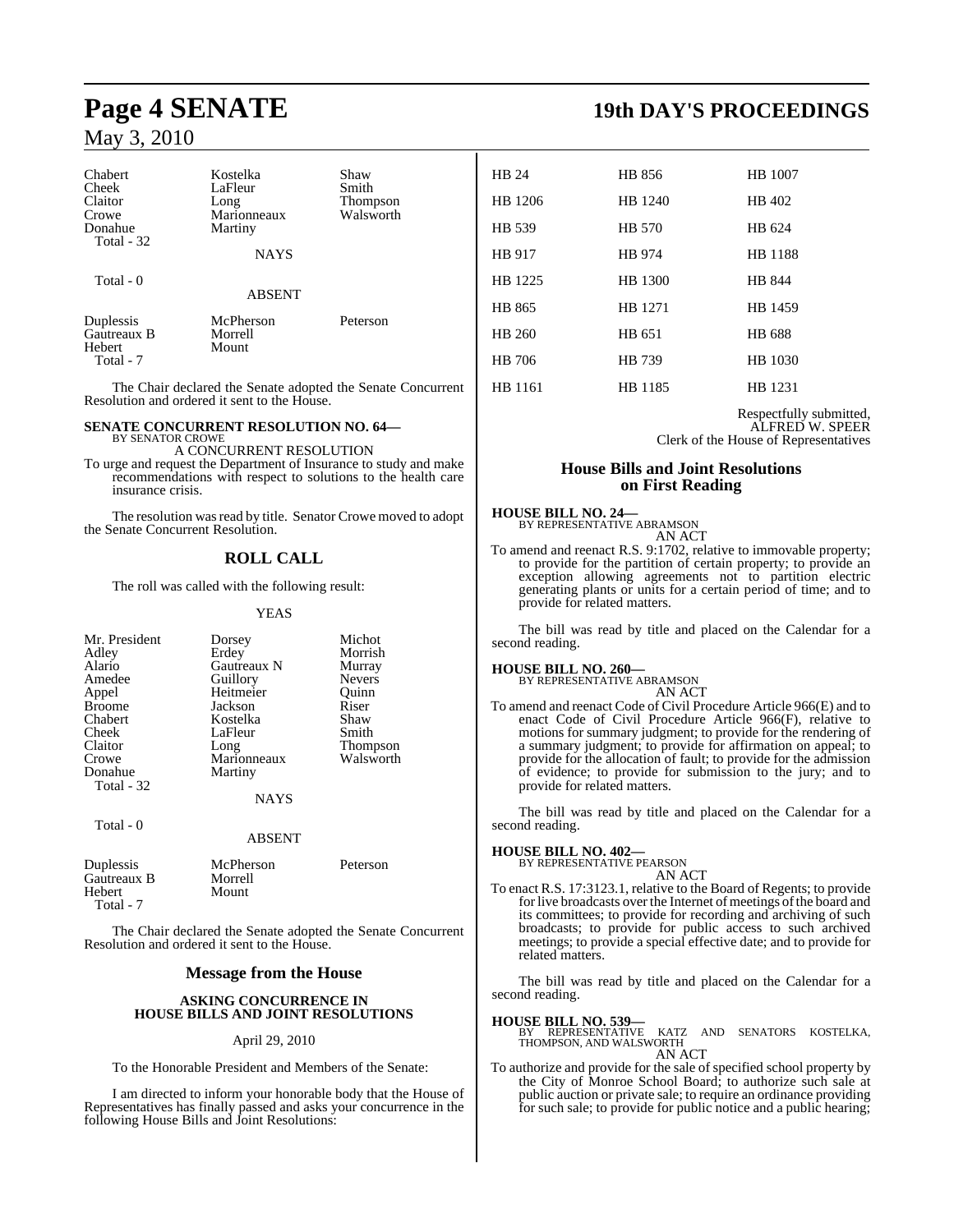# **19th DAY'S PROCEEDINGS Page 5 SENATE**

# May 3, 2010

to provide for legal challenges to the sale; and to provide for related matters.

The bill was read by title and placed on the Calendar for a second reading.

# **HOUSE BILL NO. 570—** BY REPRESENTATIVE SCHRODER

AN ACT

To amend and reenact Code of Criminal Procedure Article 334.2, relative to bail; to provide with respect to the prohibition of releasing a defendant arrested for a crime of violence on his own recognizance or upon the signature of another person; to provide for technical changes; and to provide for related matters.

The bill was read by title and placed on the Calendar for a second reading.

### **HOUSE BILL NO. 624—**

BY REPRESENTATIVE SMILEY

AN ACT To amend and reenact Code of Criminal Procedure Article 322(A) and (B) and R.S. 15:85(1), (2), (4), and (7), relative to bail; to require the inclusion of additional information on bail bonds and judgments of bond forfeiture; to provide that a bail bond or judgment of bond forfeiture shall not be set aside for the invalidity or failure to include such information; to provide for the liability of a bail agent representing a surety as an insurance agent; to provide for the reliance on this additional information with respect to judgments of bond forfeiture; to provide that a judgment of bond forfeiture containing inaccurate information shall be deemed ineffective as a judicial mortgage to third parties who rely upon the information; and to provide for related matters.

The bill was read by title and placed on the Calendar for a second reading.

## **HOUSE BILL NO. 651—** BY REPRESENTATIVE TEMPLET

AN ACT

To amend and reenact Children's Code Articles 1122(B)(8), (F)(12), (G)(12), 1125(B), 1189(3), 1270, 1271(A) and (B), 1272, 1273, 1276, 1515(B)(VI), 1517(A), 1518(B), 1519, 1520(B)(introductory paragraph) and (C), and 1522(B) and to enact Children's Code Articles 1515(A)(7) and 1517(E), relative to the continuous revision of the Children's Code; to provide for adoption; to provide for voluntary transfer of custody; to provide for contents of the surrender form; to provide for the Statement of Family History Form; to provide for voluntary registration, use of the registry, matching procedures, and who may register; to provide for effective date of registration, monitoring, verifying, matching, and counseling registrants; to provide for confidentiality of documents filed; to provide for disclosure of death of biological parents and adopted persons and grounds for disclosure; to provide for the contents and form of the petition for voluntary transfer; to provide for notice and service of the petition; to provide for appointment of counsel; to provide for required testimony at the hearing; to provide for the contents of the judgment; and to provide for related matters.

The bill was read by title and placed on the Calendar for a second reading.

#### **HOUSE BILL NO. 688—** BY REPRESENTATIVE FOIL

AN ACT

To amend and reenact R.S. 49:214.6.2(E), relative to the Coastal Protection and Restoration Authority; to authorize the authority to assist in the formation of a coastal science consortium; to provide relative to the membership and governing council of the consortium; and to provide for related matters.

The bill was read by title and placed on the Calendar for a second reading.

#### **HOUSE BILL NO. 706—**

BY REPRESENTATIVE ABRAMSON AN ACT

To amend and reenact R.S. 22:2302(A), relative to the Louisiana Citizens Property Insurance Corporation; to require such corporation to provide certain information to applicants for coverage; and to provide for related matters.

The bill was read by title and placed on the Calendar for a second reading.

**HOUSE BILL NO. 739—** BY REPRESENTATIVE HOFFMANN

AN ACT To amend and reenact R.S. 11:710(D); to provide relative to the employment as a full-time classroom teacher of a member of the Teachers' Retirement System of Louisiana who is retired; to provide relative to salary determinations; to provide relative to employment contracts; to provide limitations; to provide relative to the dismissal or discharge of the reemployed retiree; to provide effectiveness; to provide an effective date; and to provide for related matters.

The bill was read by title and placed on the Calendar for a second reading.

#### **HOUSE BILL NO. 844—**

BY REPRESENTATIVE GISCLAIR AN ACT

To amend and reenact R.S. 49:214.30(A), relative to coastal use permits; to provide for consistency with the state's master plan for coastal protection and restoration activities under such permits; and to provide for related matters.

The bill was read by title and placed on the Calendar for a second reading.

## **HOUSE BILL NO. 856—** BY REPRESENTATIVE TIM BURNS

AN ACT

To amend and reenactR.S. 9:1725(5), 1893, 1895(A), 1971, 2004(2), 2011, 2025, and 2045 and to enact R.S. 9:1973(C), 2031, and 2235, relative to the Louisiana Trust Code; to provide for the definition of "proper court"; to provide for class trusts; to provide for the interests of beneficiaries; to provide for the correction of cross references; to provide relative to the shifting of the interest of a principal beneficiary; to provide for the delegation of the right to terminate, modify, or amend certain trust provisions; to provide for the delegation of the right to revoke a trust; and to provide for related matters.

The bill was read by title and placed on the Calendar for a second reading.

#### **HOUSE BILL NO. 865—**

BY REPRESENTATIVE BURFORD AN ACT

To enact R.S. 28:827, relative to Medicaid waiver services for active duty military and their immediate family; to provide for waiver services in certain circumstances; and to provide for related matters.

The bill was read by title and placed on the Calendar for a second reading.

#### **HOUSE BILL NO. 917—**

BY REPRESENTATIVE WHITE AN ACT

To enact R.S. 14:230(A)(2)(d) and (e), relative to money laundering; to amend the definition of "funds"; and to provide for related matters.

The bill was read by title and placed on the Calendar for a second reading.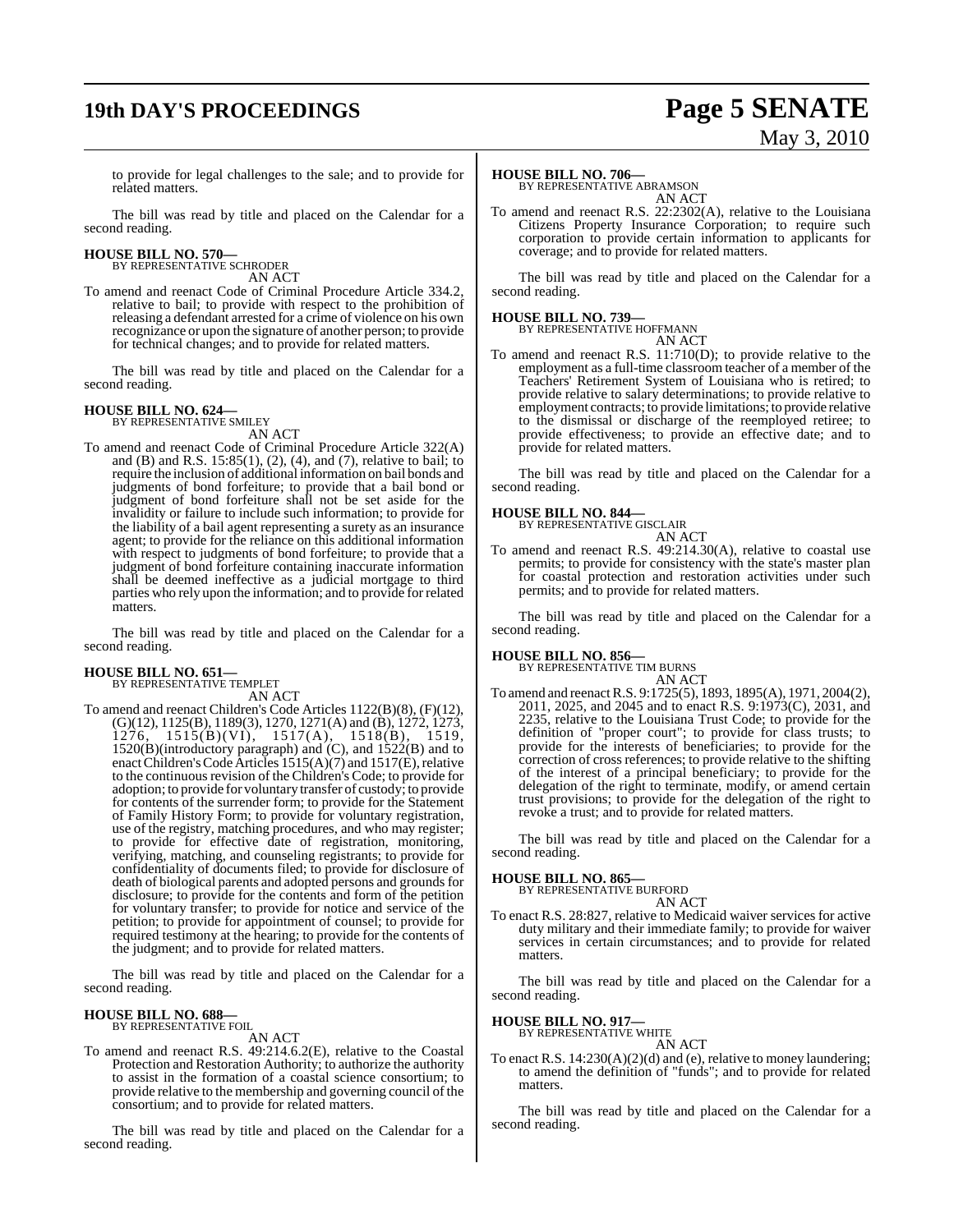### **Page 6 SENATE 19th DAY'S PROCEEDINGS**

### May 3, 2010

#### **HOUSE BILL NO. 974—** BY REPRESENTATIVE HOFFMANN

AN ACT

To amend and reenact R.S. 17:7.1(B)(3)(introductory paragraph), relative to teacher certification; to provide relative to the employment experience necessary for certain principals to be exempt from certain testing requirements relative to certification; and to provide for related matters.

The bill was read by title and placed on the Calendar for a second reading.

#### **HOUSE BILL NO. 1007—** BY REPRESENTATIVE WHITE

AN ACT

To amend and reenact R.S. 13:5101(B) and to enact R.S. 13:5106(F), relative to suits against the state; to provide for applicability; to provide for limitations; and to provide for related matters.

The bill was read by title and placed on the Calendar for a second reading.

#### **HOUSE BILL NO. 1030—**

BY REPRESENTATIVES ST. GERMAIN, BOBBY BADON, BARROW,<br>BILLIOT, BURRELL, DIXON, DOERGE, GISCLAIR, GUILLORY, HILL,<br>JOHNSON, LAFONTA, MONTOUCET, NORTON, PUGH, GARY SMITH,<br>PATRICIA SMITH, AND STIAES

AN ACT

To amend and reenact R.S. 40:1232.1(A)(2) and (3) and 1232.3, relative to emergency medical services; to set a maximum fee for an emergency medical technician-basic certification and recertification for any individual who is an employee or volunteer of the state of Louisiana or another public entity, a municipal fire department, a fire protection district, a volunteer fire department, or a municipal law enforcement agency; to exempt certain employees or volunteers of the state of Louisiana or another public entity, a municipal fire department, a fire protection district, or a volunteer fire department from the authority of the Louisiana Emergency Medical Services Certification Commission to conduct disciplinary hearings, request investigations, and initiate prosecution, with certain exceptions and conditions; and to provide for related matters.

The bill was read by title and placed on the Calendar for a second reading.

### **HOUSE BILL NO. 1161—** BY REPRESENTATIVE ROSALIND JONES

AN ACT

To amend and reenact R.S. 24:202(A)(20) and to enact R.S.  $24:202(A)(21)$  and  $(22)$ , relative to the membership of the council of the Louisiana State Law Institute; to provide that certain persons shall serve as ex officio members of the council; and to provide for related matters.

The bill was read by title and placed on the Calendar for a second reading.

#### **HOUSE BILL NO. 1185—** BY REPRESENTATIVE NOWLIN

AN ACT

To enact Part LXIX of Chapter 5 of Title 40 of the Louisiana Revised Statutes of 1950, to be comprised of R.S. 40:1300.321 through 1300.323, relative to long-term care; to provide for legislative findings and purpose; to provide for definitions; to provide for certain reimbursements and procedures in the Medicaid state plan as it relates to long-term care services for the elderly, the disabled, and persons with developmental disabilities; to provide for promulgation of rules by the Department of Health and Hospitals; to provide for a date for promulgation of the rules by the Department of Health and Hospitals; and to provide for related matters.

The bill was read by title and placed on the Calendar for a second reading.

#### **HOUSE BILL NO. 1188—**

BY REPRESENTATIVE HARDY AN ACT

To enact R.S. 17:62.1; relative to the Lafayette Parish school system; to provide relative to guidelines and procedures regarding the transportation of students on field trips within or outside the geographic boundaries of the school system, including equipment used, driver compensation, and operational costs; to provide limitations; to provide applicability; to provide effectiveness; to provide an effective date; and to provide for related matters.

The bill was read by title and placed on the Calendar for a second reading.

#### **HOUSE BILL NO. 1206—**

BY REPRESENTATIVE EDWARDS AN ACT

To amend and reenact R.S. 32:412.2(A)(2), relative to disabled veterans; to decrease the disability threshold for exemption from driver's license fees; and to provide for related matters.

The bill was read by title and placed on the Calendar for a second reading.

#### **HOUSE BILL NO. 1225—**



To enact R.S. 17:7(29), to provide relative to approval by the State Board of Elementary and Secondary Education of certain alternative schools and alternative education programs; to provide for a report to the House Committee on Education and the Senate Committee on Education by not later than September 15, 2010, relative to specific standards and criteria used by the board to approve schools; to provide guidelines for such report; to provide an effective date; and to provide for related matters.

The bill was read by title and placed on the Calendar for a second reading.

HOUSE BILL NO. 1231—<br>BY REPRESENTATIVES PERRY, AUSTIN BADON, BARRAS, BILLIOT,<br>HENRY BURNS, TIM BURNS, CARTER, CHAMPAGNE, DOERGE,<br>DOWNS, GISCLAIR, GUILLORY, HILL, HOFFMANN, SAM JONES,<br>KATZ, LABRUZZO, LEGER, LIGI, LITTLE, MI

#### AN ACT

To amend and reenact R.S. 32:414(B)(1), relative to driver's license suspension; to provide for the suspension of driving privileges of persons convicted of certain crimes; and to provide for related matters.

The bill was read by title and placed on the Calendar for a second reading.

**HOUSE BILL NO. 1240—**<br>BY REPRESENTATIVES PERRY, AUSTIN BADON, BARRAS, BILLIOT,<br>HENRY BURNS, TIM BURNS, CARTER, CHAMPAGNE, GUILLORY,<br>HOFFMANN, KATZ, LABRUZZO, LEGER, LIGI, MILLS, POPE, PUGH,<br>RICHARD, JANE SMITH, TALBOT, TE

To enact R.S.  $32:667(I)(4)$ , relative to driver's licenses; to provide for ignition interlock code on certain driver's licenses; and to provide for related matters.

The bill was read by title and placed on the Calendar for a second reading.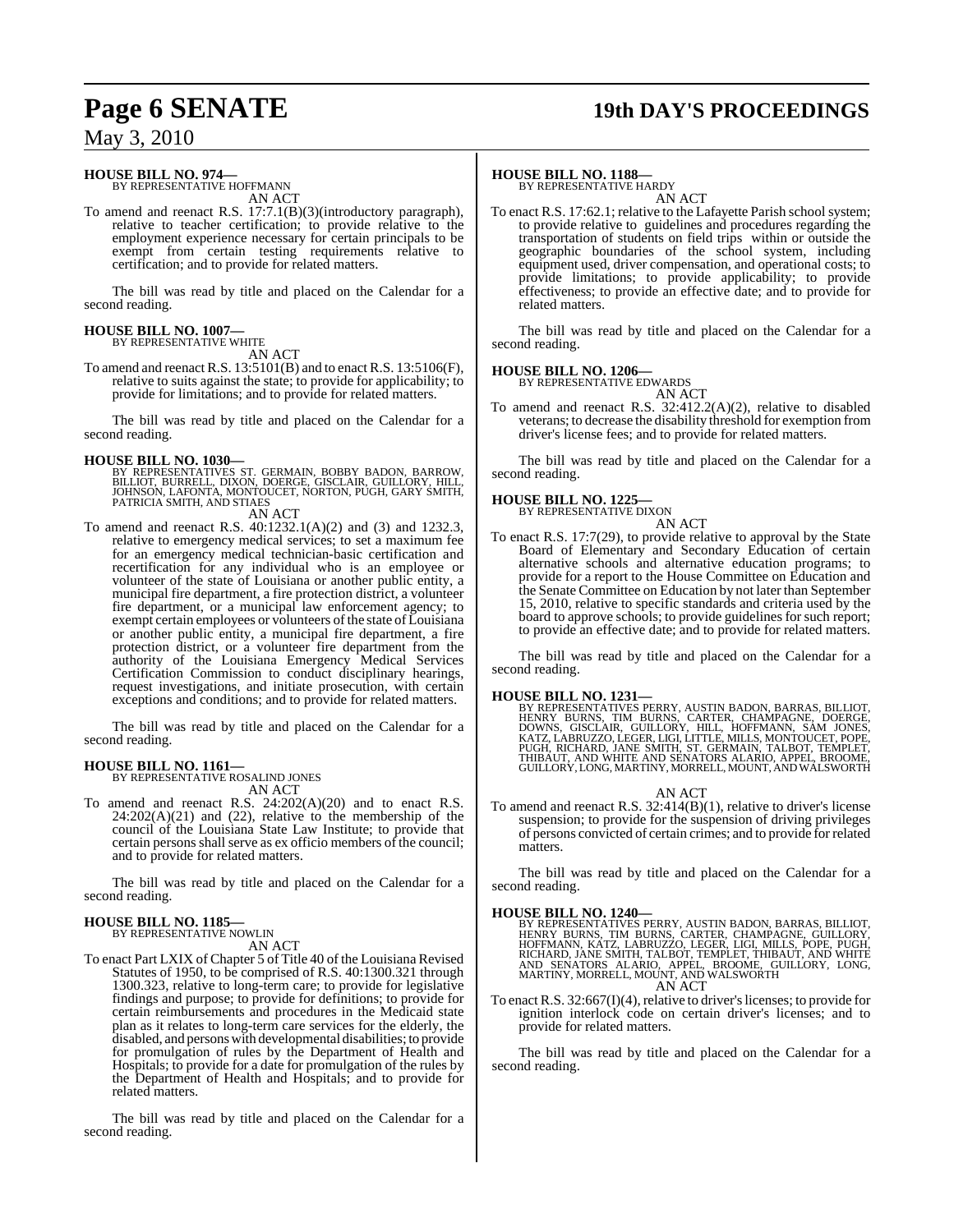# **19th DAY'S PROCEEDINGS Page 7 SENATE**

### **HOUSE BILL NO. 1271—** BY REPRESENTATIVE ST. GERMAIN

AN ACT

To amend and reenact R.S. 40:1232.2(B)(1)(introductory paragraph) and (b) and to enact R.S. 40:1232.2(B)(1)(d) and (e), relative to the Louisiana Emergency Medical Services Certification Commission; to provide for membership; to provide for a date for change of certain membership; and to provide for related matters.

The bill was read by title and placed on the Calendar for a second reading.

#### **HOUSE BILL NO. 1300—**

BY REPRESENTATIVE ROSALIND JONES AN ACT

To enact R.S. 18:1505.2(H)(2)(g), relative to limits applicable to certain campaign contributions by political committees; to provide for the limit applicable to contributions by a political committee to certain other political committees; and to provide for related matters.

The bill was read by title and placed on the Calendar for a second reading.

#### **HOUSE BILL NO. 1459— (Substitute for HouseBill No. 533 by Representative Mills)** BY REPRESENTATIVE MILLS

AN ACT

To enact Code of Criminal Procedure Article 573.1, relative to time limitations for initiating prosecutions; to provide relative to time limitations in which to institute prosecution for the crime of exploitation of the infirmed; and to provide for related matters.

The bill was read by title and placed on the Calendar for a second reading.

#### **Messages from the House**

The following Messages from the House were received and read as follows:

#### **Message from the House**

#### **ASKING CONCURRENCE IN HOUSE CONCURRENT RESOLUTIONS**

May 3, 2010

To the Honorable President and Members of the Senate:

I am directed to inform your honorable body that the House of Representatives has finally passed and asks your concurrence in the following House Concurrent Resolutions:

## **HOUSE CONCURRENT RESOLUTION NO. 145—** BY REPRESENTATIVE BURFORD AND SENATOR CHEEK

A CONCURRENT RESOLUTION

To commend Curtis L. McCune upon his retirement as mayor of Stonewall.

### **HOUSE CONCURRENT RESOLUTION NO. 142—** BY REPRESENTATIVE KATZ

A CONCURRENT RESOLUTION

To commend the Neville High School Football Team as the 2009 Class 4A State Champions.

> Respectfully submitted, ALFRED W. SPEER Clerk of the House of Representatives

### **House Concurrent Resolutions**

Senator Thompson asked for and obtained a suspension of the rules to read House Concurrent Resolutions a first and second time.

### **HOUSE CONCURRENT RESOLUTION NO. 142—**

BY REPRESENTATIVE KATZ A CONCURRENT RESOLUTION

To commend the Neville High School Football Team as the 2009 Class 4A State Champions.

The resolution was read by title. Senator Thompson moved to concur in the House Concurrent Resolution.

#### **ROLL CALL**

The roll was called with the following result:

YEAS

Mr. President Dorsey Michot Alario Gautreaux N Mount Amedee Guillory Murray<br>
Appel Heitmeier Nevers Appel Heitmeier Nevers Broome Jackson Quinn<br>Chabert Kostelka Riser Chabert Kostelka Riser Claitor Long Smith<br>Crowe Marionneaux Thompson Crowe Marionneaux<br>Donahue Martiny Total - 33

Morrish LaFleur Shaw<br>Long Smith Martiny Walsworth

**NAYS** 

ABSENT

Duplessis Hebert Morrell Gautreaux B Total - 6

Total - 0

The Chair declared the Senate concurred in the House Concurrent Resolution and ordered it returned to the House.

#### **HOUSE CONCURRENT RESOLUTION NO. 145—** BY REPRESENTATIVE BURFORD AND SENATOR CHEEK A CONCURRENT RESOLUTION

To commend Curtis L. McCune upon his retirement as mayor of Stonewall.

The resolution was read by title and placed on the Calendar for a second reading.

#### **House Bills and Joint Resolutions on Second Reading**

**HOUSE BILL NO. 63—**

BY REPRESENTATIVE GEYMANN AN ACT

To authorize and provide for the transfer or lease of certain state property in Calcasieu Parish to Sidney J. and Sherilyn M. Cormier from the division of administration; and to provide for related matters.

The bill was read by title and referred by the President to the Committee on Natural Resources.

#### **HOUSE BILL NO. 78—**

BY REPRESENTATIVES LIGI, HINES, AND ROSALIND JONES AN ACT

To amend and reenact R.S.  $49:992(B)(2)$  and  $(D)(2)$  and  $(7)$ , relative to adjudicatory and hearing functions of the division of administrative law and certain state departments; to provide for the adjudication and hearing functions of the Department of

May 3, 2010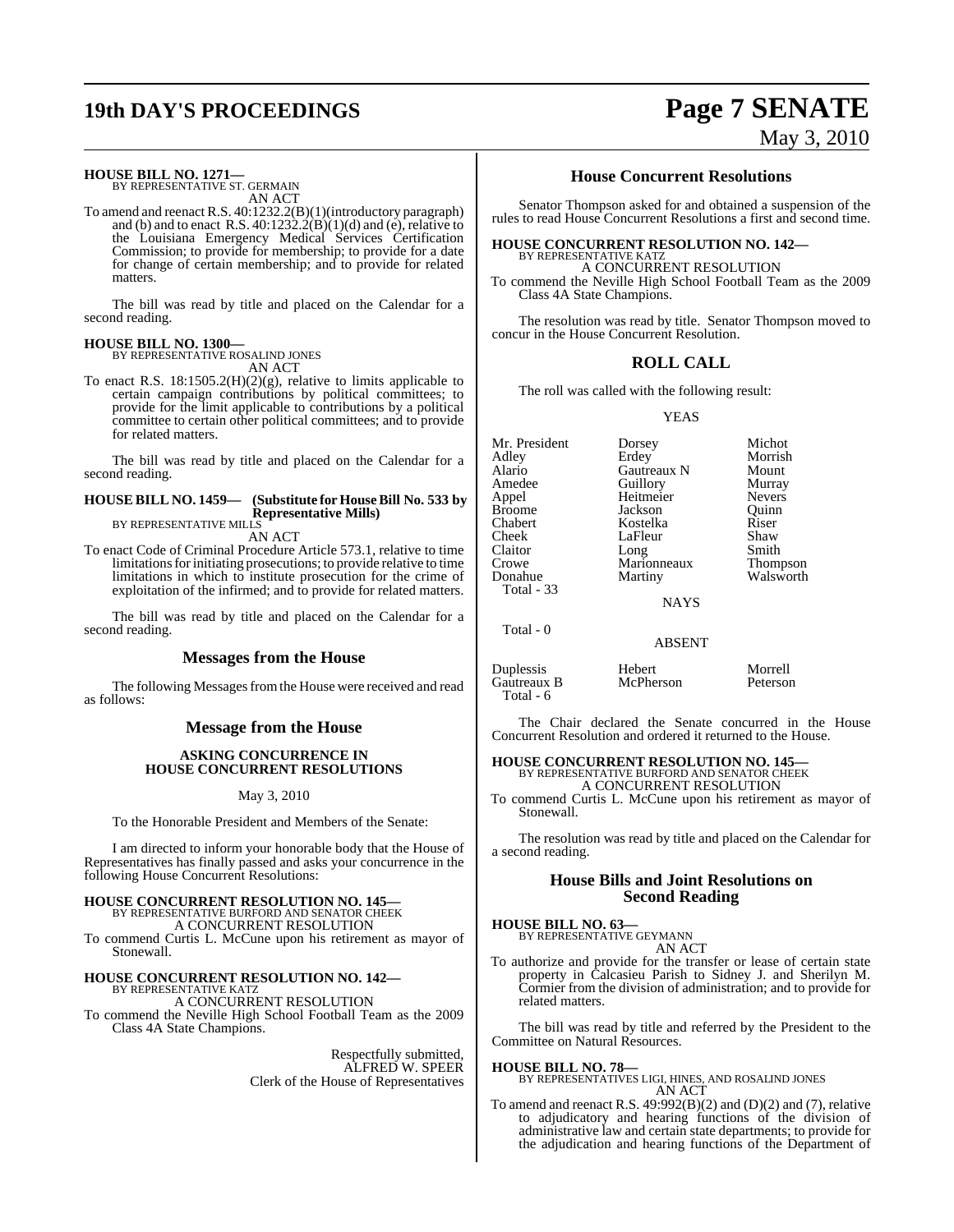## **Page 8 SENATE 19th DAY'S PROCEEDINGS**

### May 3, 2010

Health and Hospitals, the Department of Social Services, and the Department of Education; to provide for the delegation of certain functions and authority to the division of administrative law, except where prohibited by federal law; to require an agency to prove its exempt status; to provide for adjudications of hearings arising under certain federal programs; to provide for the transfer of adjudications and the resources related to handling such adjudications; and to provide for related matters.

The bill was read by title and referred by the President to the Committee on Senate and Governmental Affairs.

#### **HOUSE BILL NO. 120—** BY REPRESENTATIVE ROY

AN ACT

To amend and reenact Code of Criminal Procedure Article 894.1(D) and (E)(introductory paragraph), relative to sentencing; to provide for certain obligations of the sentencing court and the Department of Public Safety and Corrections; and to provide for related matters.

The bill was read by title and referred by the President to the Committee on Judiciary B.

## **HOUSE BILL NO. 130—** BY REPRESENTATIVE WHITE

- AN ACT
- To amend and reenact Code of Criminal Procedure Articles 899(E) and 900(A)(introductory paragraph), relative to procedures following the arrest or summons for a violation of probation; to increase the time period in which a defendant shall be brought before the court for a hearing on a probation violation; to provide for the use of affidavits in determining probable cause; to provide for time limitations; and to provide for related matters.

The bill was read by title and referred by the President to the Committee on Judiciary B.

HOUSE BILL NO. 193—<br>BY REPRESENTATIVES LOPINTO, ANDERS, ARNOLD, BOBBY BADON, BALDONE, BARRAS, BILLIOT, BROSSETT, BURFORD, HENRY BURNS, TIM BURNS, CARTER, CHAMPAGNE, CHANEY, CONNICK, CROMER, DODERGE, DOVE, HARDE, LIGIT, LOR

To enact Code of Criminal Procedure Article 732.1, relative to subpoenas; to authorize the use of administrative subpoenas for the production of information in investigations of certain sex offenses or in the exploitation of children; to provide for the types of information which may be disclosed pursuant to an administrative subpoena; to provide for information which may not be disclosed pursuant to an administrative subpoena; and to provide for related matters.

The bill was read by title and referred by the President to the Committee on Judiciary B.

**HOUSE BILL NO. 194—** BY REPRESENTATIVE PATRICIA SMITH AN ACT

To amend and reenact R.S.  $15:571.3(A)(1)$  and  $(B)(2)(a)$  and 574.4(B), relative to criminal sentences of certain offenders; to provide for the earning rate of diminution of sentence for an inmate convicted of a crime of violence; to reduce the percentage of the length of sentence a person convicted of a crime of violence must serve before being eligible for parole; and to provide for related matters.

The bill was read by title and referred by the President to the Committee on Judiciary C.

#### **HOUSE BILL NO. 195—**

BY REPRESENTATIVES MILLS, WOOTON, PATRICIA SMITH,<br>BARROW,BURRELL,CARMODY,DIXON,EDWARDS,HARDY,GIROD<br>JACKSON, KATZ, LAFONTA, LOPINTO, MONTOUCET, NORTON,<br>NOWLIN, ST. GERMAIN, STIAES,THIERRY, AND WILLIAMS AND<br>SENATOR.MARTINY AN ACT

To amend and reenact R.S. 15:574.2(B), (C), (D), (E), and (F) and to enact R.S. 15:574.2(G), relative to the Board of Parole; to change the number of votes required to grant parole to offenders convicted of certain offenses; to provide for applicability; to provide for criteria; to provide for the granting of parole to certain offenders participating in work release programs; and to provide for related matters.

The bill was read by title and referred by the President to the Committee on Judiciary B.

#### **HOUSE BILL NO. 216—**

BY REPRESENTATIVES FOIL, THIBAUT, AND WILLIAMS AN ACT

To enact Part II of Chapter 43 of Title 17 of the Louisiana Revised Statutes of 1950, to be comprised of R.S. 17:4031, relative to the establishment of a school choice pilot program in certain parishes for certain students with exceptionalities; to provide for the purpose of the program; to provide program eligibility requirements for participating students and nonpublic schools; to provide for program administration, implementation, and reporting; and to provide for related matters.

The bill was read by title and referred by the President to the Committee on Education.

#### **HOUSE BILL NO. 525—**

BY REPRESENTATIVE FANNIN AN ACT

To enact R.S. 47:299.21, relative to offset claims against individual income tax refunds; to require the Department of Public Safety and Corrections and the Board of Parole to file such a claim under certain circumstances; to provide for an effective date; and to provide for related matters.

The bill was read by title and referred by the President to the Committee on Judiciary C.

**HOUSE BILL NO. 569—** BY REPRESENTATIVES CARMODY AND HAZEL

AN ACT To amend and reenact R.S.  $56:116.1(B)(10)$  and (D), relative to hunting; to provide for times, places, and methods of taking outlaw quadrupeds, nutria, and beaver; and to provide for related matters.

The bill was read by title and referred by the President to the Committee on Natural Resources.

#### **HOUSE BILL NO. 590—**

BY REPRESENTATIVE KLECKLEY AN ACT

To amend and reenact R.S. 40:1568(B) and to enact R.S. 40:1568(D), relative to the state fire marshal; to provide the state fire marshal with the authority to issue subpoenas, summon witnesses, and administer oaths and affirmations when investigating fires of suspicious origin; to require fire marshal employees to serve any process that is issued by the state fire marshal when investigating fires of suspicious origin; to provide that a person who fails to properly answer a subpoena issued by the state fire marshal shall be punishable by the judge as contempt; to authorize the judge to enforce obedience by fine, imprisonment, or both; and to provide for related matters.

The bill was read by title and referred by the President to the Committee on Commerce, Consumer Protection, and International Affairs.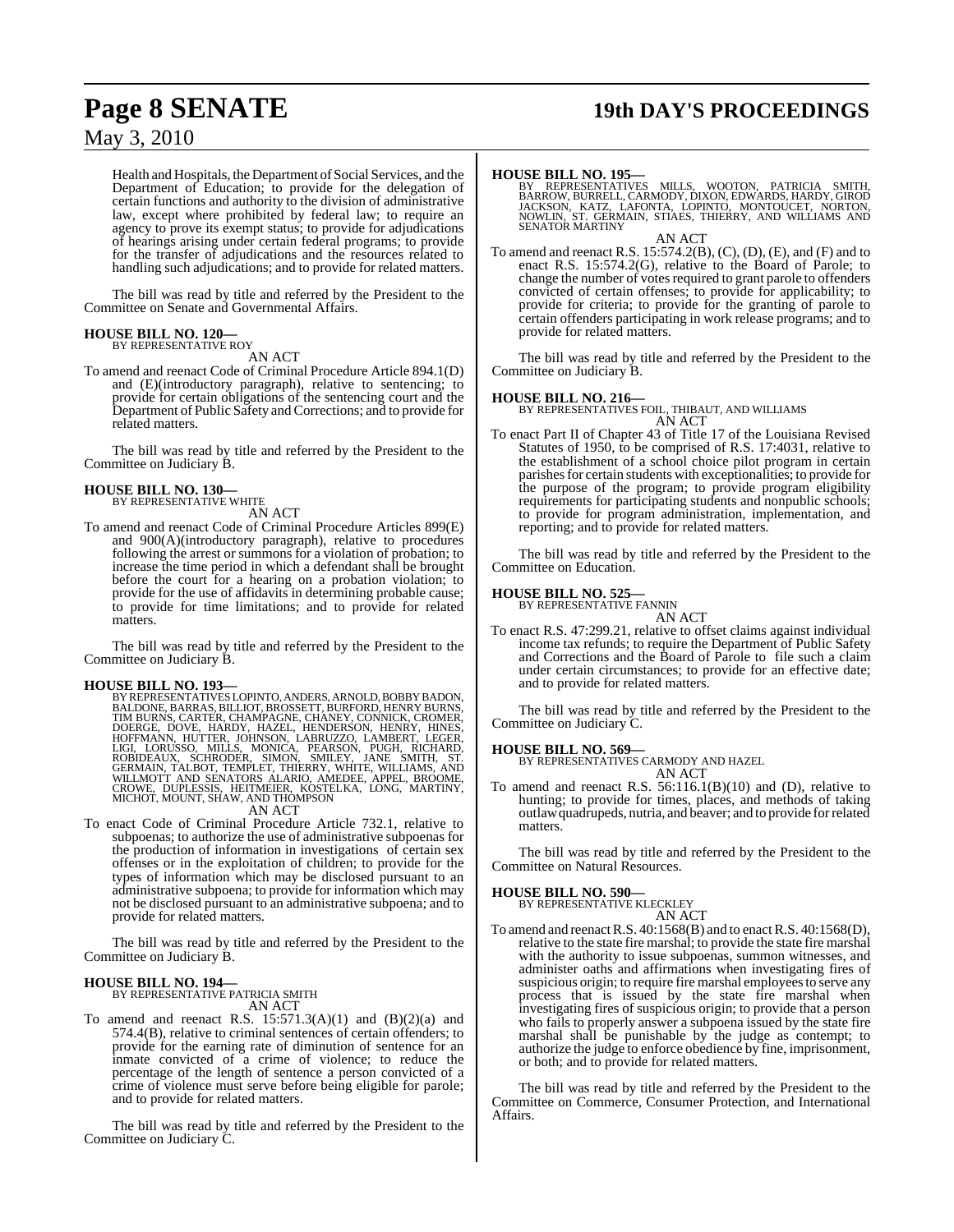# **19th DAY'S PROCEEDINGS Page 9 SENATE**

# May 3, 2010

### **HOUSE BILL NO. 617—** BY REPRESENTATIVE LABRUZZO

AN ACT

To amend and reenact R.S. 46:460.10(A), (B), (C), and (E) and to enact R.S. 46:460.10(F), relative to drug testing of adult recipients of cash assistance; to require participants to consent to possible drug testing prior to receipt of cash benefits; to require drug testing for twenty percent of recipients of cash assistance; to establish a cost savings program for drug testing; to provide for an effective date; and to provide for related matters.

The bill was read by title and referred by the President to the Committee on Judiciary C.

#### **HOUSE BILL NO. 629—**

BY REPRESENTATIVE DANAHAY AN ACT

To amend and reenact Chapter 17 of Title 42 of the Louisiana Revised Statutes of 1950, to be comprised of R.S. 42:1261 through 1266, relative to the Department of State Civil Service, to provide for the transfer of certain responsibilities relative to employee training programs from the division of administration to the department; and to provide for related matters.

The bill was read by title and referred by the President to the Committee on Senate and Governmental Affairs.

#### **HOUSE BILL NO. 723—**

BY REPRESENTATIVE CONNICK AN ACT

To amend and reenact R.S. 42:65(A) and (C), relative to dual officeholding and dual employment; to provide relative to remedies and penalties related thereto; and to provide for related matters.

The bill was read by title and referred by the President to the Committee on Senate and Governmental Affairs.

### **HOUSE BILL NO. 741—** BY REPRESENTATIVE JOHNSON

AN ACT

To amend and reenact R.S. 46:236.1.4(B), relative to family and child support programs; to provide for financial institution duties; to provide for the authority of other states to place levies and liens on assets of noncustodial parents; and to provide for related matters.

The bill was read by title and referred by the President to the Committee on Health and Welfare.

#### **HOUSE BILL NO. 761—**

BY REPRESENTATIVES WHITE, CHAMPAGNE, CONNICK, FANNIN,<br>GEYMANN, HARRISON, LABRUZZO, LAMBERT, LEBAS, LEGER, LIGI,<br>MCVEA, PEARSON, AND GARY SMITH AN ACT

To enact R.S. 42:1124.2(A)(5), relative to financial disclosure; to require certain disclosures by certain public employees; to provide for the content of such disclosures; to provide for penalties; and to provide for related matters.

The bill was read by title and referred by the President to the Committee on Senate and Governmental Affairs.

#### **HOUSE BILL NO. 906—**

BY REPRESENTATIVE SMILEY

AN ACT

To enact Chapter 28 of Title 42 of the Louisiana Revised Statutes of 1950, to be comprised of R.S. 42:1511, relative to the compensation of public officers; to provide relative to fixing the compensation of such officers; to provide that the compensation of any officer shall not be based on the compensation of a sheriff; to provide for implementation; and to provide for related matters.

The bill was read by title and referred by the President to the Committee on Judiciary B.

- **HOUSE BILL NO. 1029—**<br>BY REPRESENTATIVES HOFFMANN, AUSTIN BADON, BOBBY RADON, BALDONE, BARROW, BILLIOT, BURFORD, HENRY BURNS, TIMBURNS, CARMODY, CARTER, CHAMPAGNE, CHANEY, CONNICK, FOIL, GISCLAIR, HARDY, HARRISON, HENRY, AN ACT
- To amend and reenact R.S. 17:183.3(B)(2)(d), 274, 274.1, and 3996(B)(14) and to repeal R.S. 17:3996(B)(13), relative to curricula; to provide for Free Enterprise as an elective course rather than a prerequisite to high school graduation; to require inclusion of Free Enterprise instruction in the required Civics course; to provide relative to the duration and credit units of the Civics course; to provide for exceptions; to delete Free Enterprise from course requirements relative to the career major program; to provide for effectiveness; and to provide for related matters.

The bill was read by title and referred by the President to the Committee on Education.

#### **HOUSE BILL NO. 1123—**

- BY REPRESENTATIVES GALLOT, BALDONE, BROSSETT, BURRELL,<br>CHAMPAGNE, FANNIN, GISCLAIR, HINES, GIROD JACKSON, KATZ,<br>LIGI, RICHARD, RICHMOND, GARY SMITH, JANE SMITH, AND STIAES<br>AN ACT
- To amend and reenact R.S. 17:2351, 2352, 2352.1, 2353, 2354(A) through (E), 2354.1, 2354.2, 2354.3, 2354.4(A) and (B), 2355, 2355.1(A), (B), and (C), 2356, 2357, and 2358, to enact R.S. 17:2354.5 through 2354.9 and 2358.1, and to repeal R.S. 17:2354(F) and (G), 2354.4(C) through (K), and 2355.1(D) and (E), relative to the Louisiana Anatomical Gift Act; to make such Act uniform with that of other states; to provide for definitions; to provide for applicability; to provide for procurement; to provide for recipients; to provide for the execution of an anatomical gift; to provide for the refusal to make a gift; to provide for the authority to make a gift of a body or part; to prohibit the sale or purchase of a part and provide for penalties; to grant immunity for certain acts; to provide choice of law provisions; to provide for a donor registry; to provide for advance health directives; to provide for the delivery of the gift; to provide for the search for a gift; to provide for the revocation or amendment of a gift; to provide for the rights and duties of procurement organizations; to provide for the application of federal laws; to provide a special effective date; and to provide for related matters.

The bill was read by title and referred by the President to the Committee on Health and Welfare.

**HOUSE BILL NO. 1233—** BY REPRESENTATIVE LABRUZZO AND SENATOR HEBERT AN ACT

To enact R.S. 37:24, relative to professions and occupations in general; to provide an option for persons licensed or regulated by the state to be insured by a policy of group insurance; to provide the option to insure dependents of persons licensed or regulated by this state; to provide the board or commission authority to make contracts of insurance; to provide for board authority to negotiate and collect premiums; to provide that participation in a group insurance plan is optional; to provide that the offered group insurance plan shall not be perceived as limiting an employee's benefits; to provide for definitions; and to provide for related matters.

The bill was read by title and referred by the President to the Committee on Insurance.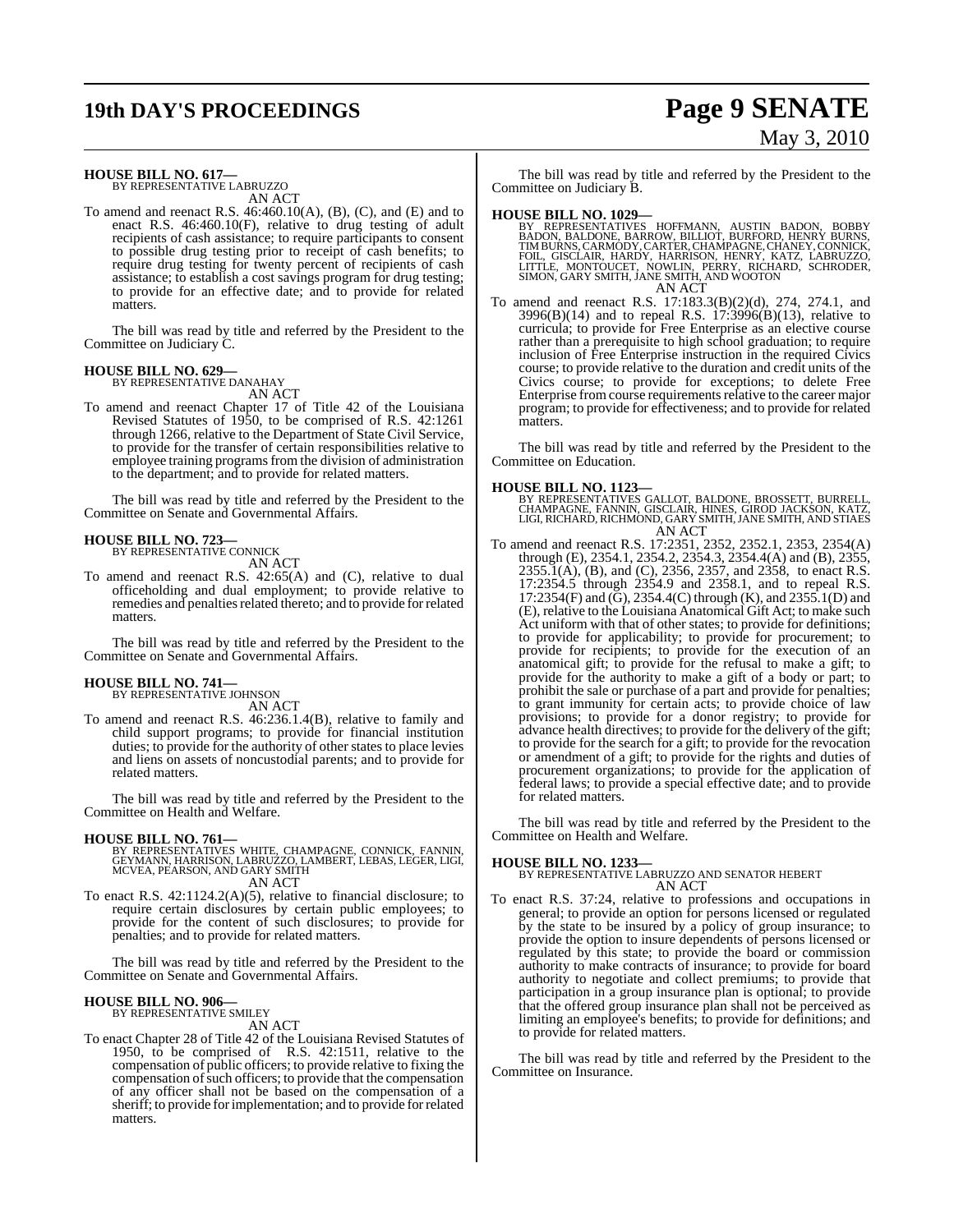### **HOUSE BILL NO. 1239—**

BY REPRESENTATIVE DIXON AN ACT

To enact R.S. 17:7(29), relative to the duties, functions, and responsibilities of the State Board of Elementary and Secondary Education; to require the State Board of Elementary and SecondaryEducation to develop and adoptrules and regulations relative to the physical abuse of public school teachers and other school employees by students; and to provide for related matters.

The bill was read by title and referred by the President to the Committee on Education.

#### **HOUSE BILL NO. 1259—** BY REPRESENTATIVE BURRELL

AN ACT

To enact R.S. 14:40.7, relative to assault and battery and related offenses; to create the crime of cyberbullying; to provide for definitions; to provide for penalties; and to provide for related matters.

The bill was read by title and referred by the President to the Committee on Judiciary C.

#### **HOUSE BILL NO. 1408— (Substitute for House Bill No. 1208 by Representative Tucker)** BY REPRESENTATIVE TUCKER

AN ACT

To enact R.S. 4:185.1, relative to gaming proceeds; to provide for auditing of the Horsemen's Benevolent and Protective Association and its operations and programs by the legislative auditor; to provide for guidelines; and to provide for related matters.

The bill was read by title and referred by the President to the Committee on Commerce, Consumer Protection, and International Affairs.

### **Reports of Committees**

The following reports of committees were received and read:

#### **REPORT OF COMMITTEE ON**

### **REVENUE AND FISCAL AFFAIRS**

Senator Robert M. Marionneaux, Jr., Chairman on behalf of the Committee on Revenue and Fiscal Affairs, submitted the following report:

#### May 3, 2010

To the President and Members of the Senate:

I am directed by your Committee on Revenue and Fiscal Affairs to submit the following report:

# **SENATE CONCURRENT RESOLUTION NO. 3—** BY SENATOR ALARIO

A CONCURRENT RESOLUTION

To urge and request the Commission on Intergovernmental Relations to study tax sales law and procedure in Louisiana and throughout the United States.

Reported favorably.

# **Page 10 SENATE 19th DAY'S PROCEEDINGS**

#### **SENATE BILL NO. 778—**

BY SENATOR LAFLEUR

AN ACT To enact R.S. 39:1426(D), relative to the sale of general obligation bonds by political subdivisions; to provide for conditions of such sales; and to provide for related matters.

Reported with amendments.

Respectfully submitted, ROBERT M. MARIONNEAUX, JR. Chairman

#### **REPORT OF COMMITTEE ON**

### **NATURAL RESOURCES**

Senator Nicholas "Nick" Gautreaux, Chairman on behalf of the Committee on Natural Resources, submitted the following report:

April 29, 2010

To the President and Members of the Senate:

I am directed by your Committee on Natural Resources to submit the following report:

#### **SENATE BILL NO. 170—** BY SENATOR N. GAUTREAUX

AN ACT

To amend and reenact R.S. 56:1687, relative to state parks; to provide for certain leases entered into for parks substantially completed after the year 2005; to provide terms and conditions; and to provide for related matters.

Reported with amendments.

#### **SENATE BILL NO. 183—** BY SENATOR N. GAUTREAUX

AN ACT

To amend and reenact R.S. 30:124, relative to the State Mineral and Energy Board; to provide for alternate energy resources; to authorize the State Mineral and Energy Board to lease state lands for the exploration, development, and production of energy fromalternative energy resources; to provide definitions, terms, and conditions; to provide for rulemaking authority; and to provide for related matters.

Reported with amendments.

### **SENATE BILL NO. 473—**

BY SENATOR LONG

AN ACT To amend and reenact R.S. 56:649.4, relative to nonresident combination lifetime hunting and fishing licenses; to provide for the purchase of certain combination licenses for veterans who have been wounded or disabled; to provide requirements, terms, and conditions; and to provide for related matters.

Reported with amendments.

# **SENATE BILL NO. 748—**<br>BY SENATOR THOMPSON

AN ACT

To enact R.S. 56:410.11, relative to the use of certain fishing gear; to regulate the use of certain fishing gear on Lake Saint Joseph; to provide for the use of yo-yos and trigger devices; to provide conditions, requirements, and penalties; and to provide for related matters.

Reported favorably.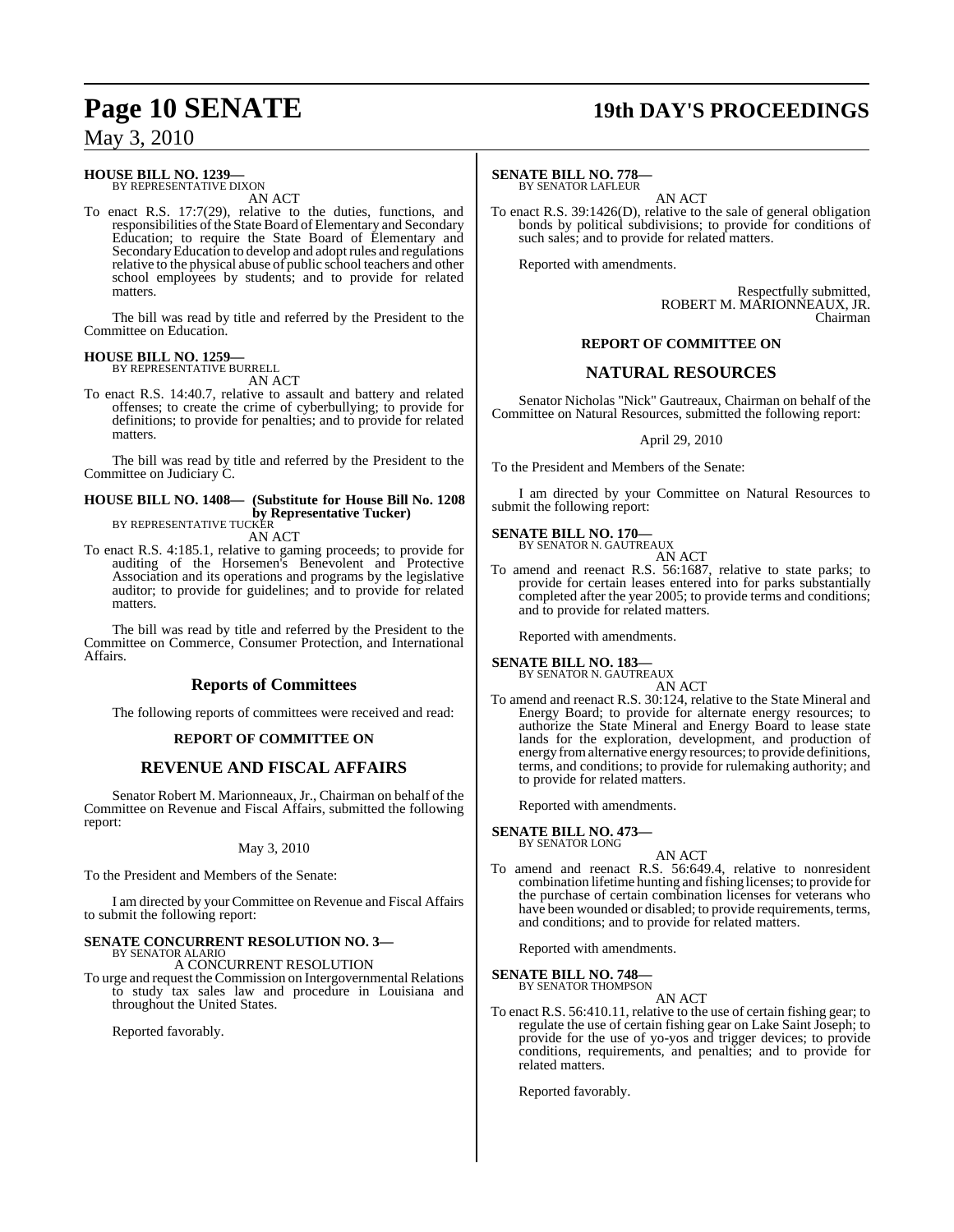### **HOUSE BILL NO. 127—** BY REPRESENTATIVE KLECKLEY

AN ACT

To authorize and provide for the transfer or lease of certain state property in Calcasieu Parish to the Recreation District No. One of Ward Three of Calcasieu Parish from the division of administration; and to provide for related matters.

Reported favorably.

**HOUSE BILL NO. 480—** BY REPRESENTATIVE MONTOUCET

AN ACT To amend and reenact R.S. 56:1681(A)(2)(c), relative to the State Parks and Recreation Commission membership; to provide relative to nominations; and to provide for related matters.

Reported favorably.

**HOUSE BILL NO. 703—** BY REPRESENTATIVE ST. GERMAIN AN ACT

To authorize and provide for the transfer or lease of certain state property in Iberville Parish to Savoie Industries, L.L.C., from the division of administration; and to provide forrelatedmatters.

Reported with amendments.

**HOUSE BILL NO. 704—** BY REPRESENTATIVE ST. GERMAIN

AN ACT

To authorize and provide for the transfer or lease of certain state property in Iberville Parish to the Cora Texas Manufacturing Company, L.L.C., from the division of administration; and to provide for related matters.

Reported with amendments.

- **HOUSE BILL NO. 877—** BY REPRESENTATIVES ST. GERMAIN, DOVE, AND HARRISON AND SENATOR N. GAUTREAUX AN ACT
- To enact R.S. 34:851.14.1, relative to closure of waterways; to provide for the authority to close or restrict the access of a waterway; and to provide for related matters.

Reported with amendments.

**HOUSE BILL NO. 880—** BY REPRESENTATIVESWHITE, DOVE, HARRISON, AND ST. GERMAIN AND SENATOR N. GAUTREAUX

AN ACT

To enact R.S. 34:851.14.1, relative to safety zones and security zones; to provide for definitions; to prohibit violating restrictions of an established safety zone or security zone; to provide for penalties; and to provide for related matters.

Reported with amendments.

Respectfully submitted, NICHOLAS "NICK" GAUTREAUX Chairman

#### **REPORT OF COMMITTEE ON**

#### **TRANSPORTATION, HIGHWAYS AND PUBLIC WORKS**

Senator William Joseph McPherson, Jr., Chairman on behalf of the Committee on Transportation, Highways and Public Works, submitted the following report:

## **19th DAY'S PROCEEDINGS Page 11 SENATE** May 3, 2010

April 29, 2010

To the President and Members of the Senate:

I am directed by your Committee on Transportation, Highways and Public Works to submit the following report:

#### **SENATE BILL NO. 261—** BY SENATOR NEVERS

AN ACT

To amend and reenact R.S. 48:1805(B)(2), relative to the Zachary Taylor Parkway Commission; to provide relative to the term a member appointed to the commission may serve; and to provide for related matters.

Reported favorably.

#### **SENATE BILL NO. 474—** BY SENATOR CROWE

AN ACT

To amend and reenact R.S. 32:414(T)(1), relative to child restraint systems; to provide for certain notifications; to provide for affidavits under certain circumstances; to provide for suspensions of licenses under certain circumstances; and to provide for related matters.

Reported with amendments.

**SENATE BILL NO. 635—**

BY SENATOR LONG AN ACT

To amend and reenact R.S. 32:1(10) and (93.1), 2(C) and (D), 3(C), 388(F) and (G), and 389, R.S. 36:408(B)(3), 409(C)(8), R.S. 40:1379.8, and R.S. 47:718(B)(1) and  $(C)$  and 812(C), and to repeal R.S. 32:2(E), relative to weights and standards; to transfer the operation and maintenance of stationary weight enforcement scale locations from the Department of Transportation and Development to the Department of Public Safety and Corrections; to provide for authority of the Department of Transportation and Development; to provide for the authority of the Department of Public Safety and Corrections; to provide for definitions; to provide for penalties and payments; to provide for enforcement, payment, and collections procedures; to provide for administrative review; to provide for transition; to provide for effective date; and to provide for related matters.

Reported with amendments.

Respectfully submitted, JOE MCPHERSON Chairman

#### **REPORT OF COMMITTEE ON**

#### **LOCAL AND MUNICIPAL AFFAIRS**

Senator Jean-Paul "JP" Morrell, Chairman on behalf of the Committee on Local and Municipal Affairs, submitted the following report:

April 29, 2010

To the President and Members of the Senate:

I am directed by your Committee on Local and Municipal Affairs to submit the following report:

**SENATE BILL NO. 25—** BY SENATOR CROWE

#### AN ACT

To amend and reenact R.S. 33:4574.1(A)(1)(b) and 4574.1.1(C)(1) and R.S. 47:301(14)(c), relative to tax exemptions and exclusions of political subdivisions of the state; to exclude or exempt from certain taxes certain agreements to occupy for a certain time period accommodation, space, or lot which is in an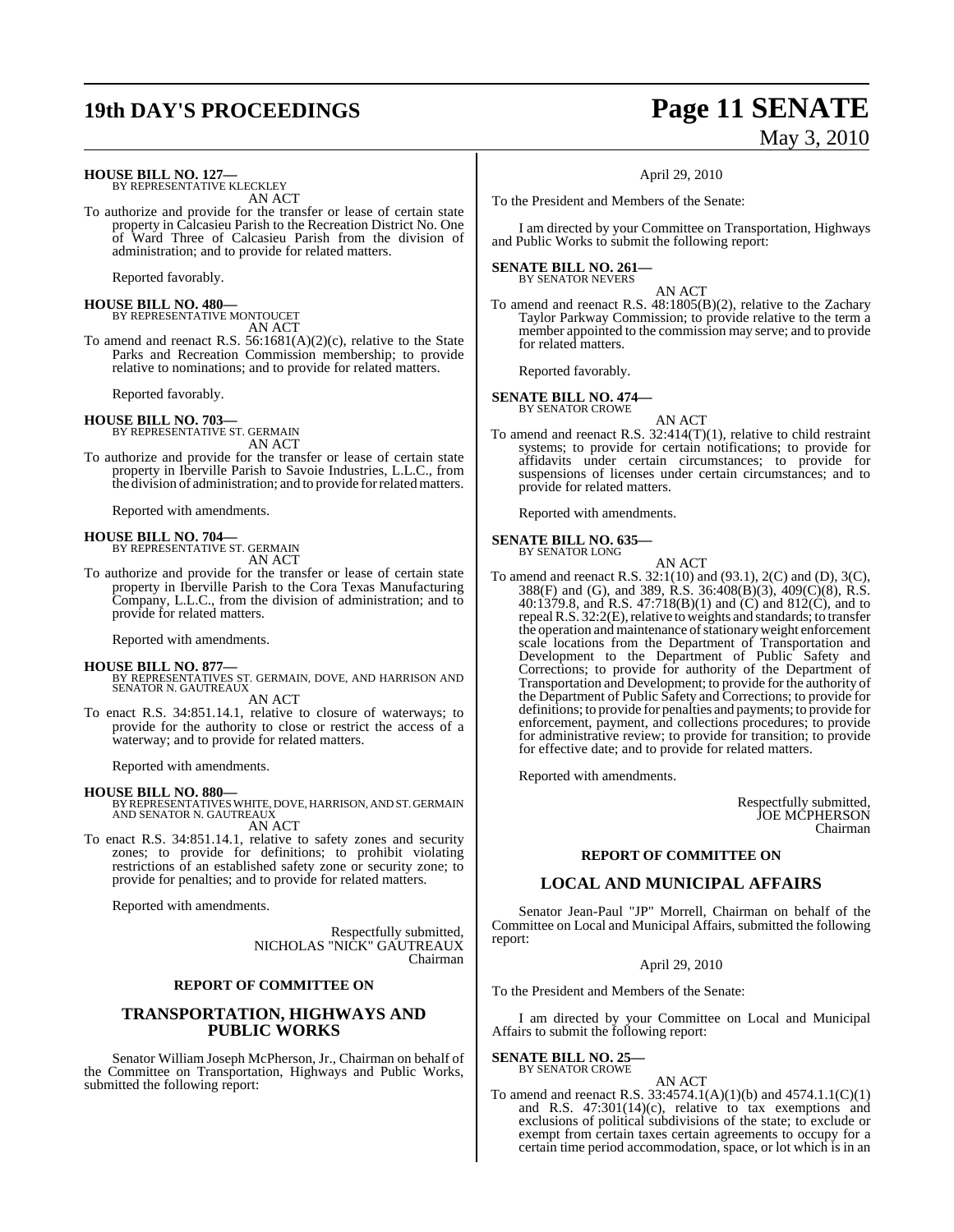# **Page 12 SENATE 19th DAY'S PROCEEDINGS**

### May 3, 2010

overnight camping facility or trailer park; and to provide for related matters.

Reported favorably.

#### **SENATE BILL NO. 247—** BY SENATOR ALARIO

AN ACT

To amend and reenact R.S. 33:9080.4, a bill relative to Jefferson Parish; to create the Esprit at Stonebridge Neighborhood Improvement District; to provide for district boundaries, purpose, governance, and funding, including the levy of a parcel fee; to provide relative to the powers and duties of the district and its governing board; and to provide for related matters.

Reported with amendments.

#### **SENATE BILL NO. 276—** BY SENATOR HEITMEIER

AN ACT

To enact R.S. 33:1448.3, relative to payment of group insurance premiums for retired sheriffs and deputy sheriffs; to create the Plaquemines Parish Retired Employees' Insurance Fund; to provide relative to eligible retired sheriffs and retired deputy sheriffs; to provide for the total amount of principal and earnings; to provide for limitations on withdrawals; to provide limitations of investments; to provide for membership and election of advisory board; and to provide for related matters.

Reported favorably.

### **SENATE BILL NO. 564—** BY SENATOR JACKSON

AN ACT

To repeal Paragraphs 32(b), (c), (d), (e), and (f) of Article 14, Section 32 ofthe 1921Constitution ofLouisiana, as amended, continued as a statute pursuant to Article XIV, Section 16 of the 1974 Constitution of Louisiana, relative to the Caddo Parish Jail Site Fund; to abolish the fund; and to provide for related matters.

Reported with amendments.

#### **SENATE BILL NO. 703—** BY SENATOR PETERSON

AN ACT

To enact R.S. 33:9091.16, a bill relative to Orleans Parish; to create the Broadmoor Neighborhood Improvement District; to provide for district boundaries, purpose, governance, and funding, including the levy of a parcel fee; to provide relative to the powers and duties of the district and its governing board; and to provide for related matters.

Reported with amendments.

#### **SENATE BILL NO. 716—** BY SENATOR DORSEY

AN ACT

To amend and reenact R.S. 33:9038.31(3) and to enact R.S. 33:9038.43, relative to the Thomas H. Delpit Area Special District; to create the district and provide for its authority; to grant to the district certain tax increment finance and tax authority; and to provide for related matters.

Reported with amendments.

#### **SENATE BILL NO. 761—**

BY SENATOR DUPLESSIS

AN ACT To amend and reenact R.S. 33:4701(A), 4702(B)(1), (2), (4) and (6)(b), (C), (E), (F), (G), 4703(A) and (C), and 4706(A) and (B); to enact R.S. 33:4701(C), 4702(B)(3) and (D), and 4706(C) and (D), and to repeal R.S.  $33:4702(H), (I)$  and  $(J)$ ; relative to the New Orleans Regional Business Park; to provide with respect to the purpose of the district; to provide with respect to the members appointed to the board; to provide for an executive director; to provide with respect to plans submitted by the board

and the process related to such plans; to provide with respect to issuing bonds; to provide with respect to unpaid and outstanding bonds; to provide with respect to the powers of the district; to provide with respect to the use of district funds; and to provide for related matters.

Reported with amendments.

### **HOUSE BILL NO. 148—** BY REPRESENTATIVE ABRAMSON

AN ACT

To amend and reenact R.S. 33:9091.6(F)(3)(b), relative to the Upper Hurstville SecurityDistrict in Orleans Parish; to provide relative to the renewal of parcel fees; and to provide for related matters.

Reported with amendments.

Respectfully submitted, JEAN-PAUL "JP" MORRELL Chairman

#### **REPORT OF COMMITTEE ON**

#### **EDUCATION**

Senator Ben W. Nevers, Chairman on behalf of the Committee on Education, submitted the following report:

#### April 29, 2010

To the President and Members of the Senate:

I am directed by your Committee on Education to submit the following report:

#### **SENATE BILL NO. 240—** BY SENATOR MURRAY

AN ACT

To enact R.S. 17:1990(C)(2)(a)(iii), relative to the Recovery School District; to allow the Orleans Parish School Board to deduct certain costs from the amount of local revenues that it would otherwise be required to transfer to the district; to require for a report accounting for such excluded monies; and to provide for related matters.

Reported with amendments.

#### **SENATE BILL NO. 527—**

BY SENATOR BROOME AN ACT

To enact R.S. 17:252(D), relative to student behavior and discipline; to provide relative to the model master plan for improving behavior and discipline within schools; to require certain classroom management training be provided to certain school personnel; and to provide for related matters.

Reported with amendments.

#### **SENATE BILL NO. 568—**

BY SENATOR JACKSON

AN ACT To amend and reenact R.S. 17:53(A) and (B), relative to required training and instruction of school board members; to authorize school board members to obtain training and instruction at certain conferences; to require verification of attendance; and to provide for related matters.

Reported with amendments.

#### **SENATE BILL NO. 584**

BY SENATOR PETERSON AN ACT

To enact Part XII of Chapter 1 of Title 17 of the Louisiana Revised Statutes of 1950, to be comprised of R.S. 17:409.1 through 409.7, and R.S.  $36:651(CC)$ , relative to school facilities; to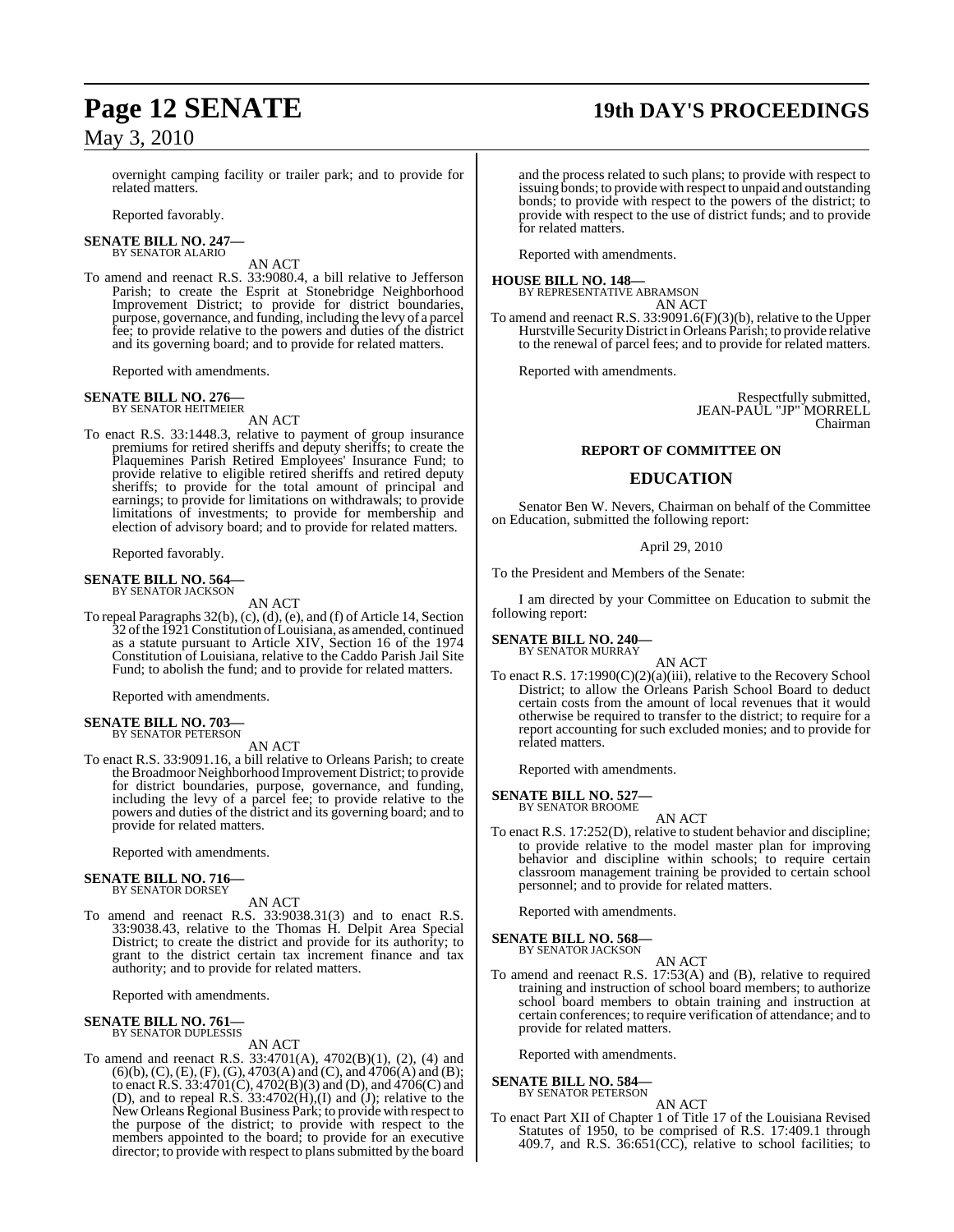# **19th DAY'S PROCEEDINGS Page 13 SENATE**

create and provide for the Louisiana Statewide Education Facilities Authority in the Department of Education; to provide for a board of commissioners and an advisory council and for their membership, powers, duties, and functions; to provide for program participation; to provide relative to ownership and control of public school facilities funded through the authority; to provide relative to implementation and funding; and to provide for related matters.

Reported with amendments.

### **SENATE BILL NO. 712—** BY SENATOR NEVERS

AN ACT

To enact R.S. 17:1875, relative to postsecondary education; to authorize the Board of Supervisors of Community and Technical Colleges to create a Centers of Excellence Program; to provide for Board of Regents' approval; to provide with respect to an advisory board; to provide relative to admissions, curriculum, tuition and fees, and other program parameters; to provide relative to funding and other resources to support the program; and to provide for related matters.

Reported with amendments.

#### **SENATE BILL NO. 728—** BY SENATOR BROOME

AN ACT

To amend and reenactR.S. 17:7(6)(b)(i)(cc)(introductory paragraph), relative to teacher certification requirements; to reduce the number of years of experience needed by an out-of-state certified teacher to qualify for a Louisiana teaching certificate; and to provide for related matters.

Reported favorably.

#### **SENATE BILL NO. 753—** BY SENATOR PETERSON

AN ACT

To amend and reenact R.S. 17:221.4(B)(2)(introductory paragraph) and to enact R.S. 17:221.4(B)(5), relative to elementary and secondary education; to provide with respect to dropout prevention and recovery programs; to provide with respect to cohort graduation rates and dropout rates; to provide for publication of school and school system cohort graduation rates; to provide for notification to parents of certain students regarding dropout rates and other school performance related information; and to provide for related matters.

Reported favorably.

Respectfully submitted, BEN W. NEVERS Chairman

#### **Senate Bills and Joint Resolutions on Third Reading and Final Passage**

#### **Bagneris Rule**

Senator Thompson moved to suspend the rules to temporarily pass over controversial Senate Bills on Third Reading and Final Passage with the intention of taking them up later, in their regular order.

Without objection, so ordered.

#### **SENATE BILL NO. 94—** BY SENATOR MURRAY

AN ACT

To enact R.S. 14:72.5, relative to a fraudulent postsecondary education degree; to create the crime of the unlawful production, manufacture, distribution, or possession of a fraudulent postsecondary education degree; to provide for definitions; to provide for an effective date; and to provide for related matters.

# May 3, 2010

#### **Floor Amendments**

Senator Mount proposed the following amendments.

#### **SENATE FLOOR AMENDMENTS**

Amendments proposed by Senator Mount to Engrossed Senate Bill No. 94 by Senator Murray

#### AMENDMENT NO. 1

On page 1, line 11, after "**manufacture,**" and before "**distribute**" insert "**or**"

#### AMENDMENT NO. 2

On page 1, line 11, after "**distribute**" delete "**, possess or use**"

On motion of Senator Mount, the amendments were adopted.

The bill was read by title. Senator Murray moved the final passage of the amended bill.

### **ROLL CALL**

The roll was called with the following result:

YEAS

| Mr. President | Dorsey        | Morrish       |
|---------------|---------------|---------------|
| Adlev         | Erdey         | Mount         |
| Alario        | Gautreaux N   | Murray        |
| Amedee        | Guillory      | <b>Nevers</b> |
| Appel         | Heitmeier     | Riser         |
| Broome        | Kostelka      | Shaw          |
| Chabert       | LaFleur       | Smith         |
| Cheek         | Long          | Thompson      |
| Claitor       | Marionneaux   | Walsworth     |
| Crowe         | Martiny       |               |
| Donahue       | Michot        |               |
| Total - 31    |               |               |
|               | <b>NAYS</b>   |               |
|               |               |               |
| Total - 0     |               |               |
|               | <b>ABSENT</b> |               |
| Duplessis     | Jackson       | Peterson      |
| Gautreaux B   | McPherson     | Quinn         |
| Hebert        | Morrell       |               |
| Total - 8     |               |               |
|               |               |               |

The Chair declared the amended bill was passed, ordered reengrossed and sent to the House. Senator Murray moved to reconsider the vote by which the bill was passed and laid the motion on the table.

#### **SENATE BILL NO. 96—**

BY SENATOR MORRISH

AN ACT To amend and reenact R.S. 40:2852, relative to judicial agency referral residential facilities; to provide for inspection and certification of judicial agency referral residential facilities; to provide for accreditation; and to provide for related matters.

The bill was read by title. Senator Morrish moved the final passage of the bill.

#### **ROLL CALL**

The roll was called with the following result:

#### YEAS

| Mr. President | Dorsey      | Morrish |
|---------------|-------------|---------|
| Adley         | Erdev       | Mount   |
| Alario        | Gautreaux N | Murray  |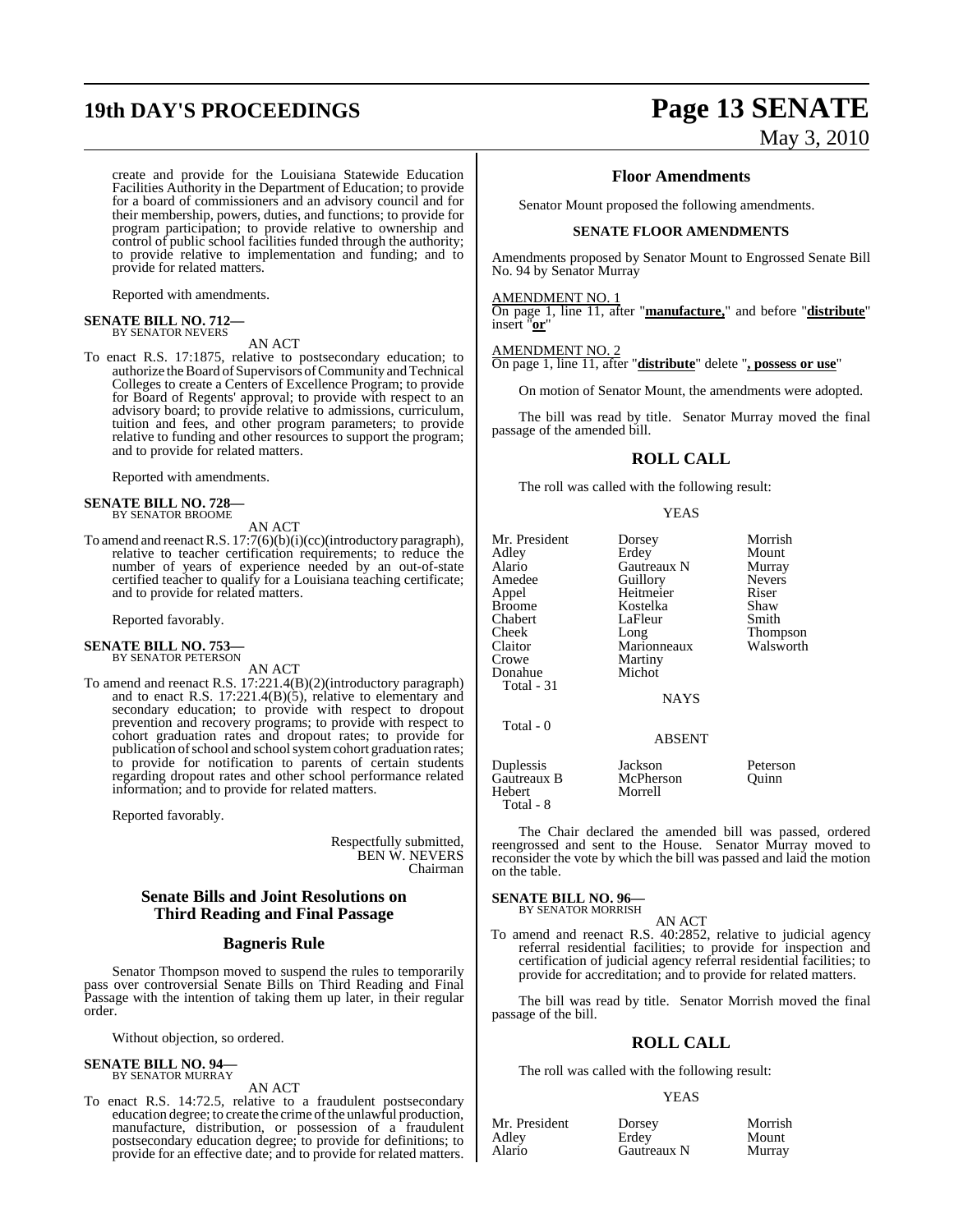| Amedee<br>Appel<br><b>Broome</b><br>Chabert<br>Cheek<br>Claitor<br>Crowe<br>Donahue<br><b>Total - 32</b> | Guillory<br>Heitmeier<br>Kostelka<br>LaFleur<br>Long<br>Marionneaux<br>Martiny<br>Michot<br><b>NAYS</b> | <b>Nevers</b><br>Quinn<br>Riser<br>Shaw<br>Smith<br><b>Thompson</b><br>Walsworth |
|----------------------------------------------------------------------------------------------------------|---------------------------------------------------------------------------------------------------------|----------------------------------------------------------------------------------|
| Total - 0                                                                                                | <b>ABSENT</b>                                                                                           |                                                                                  |
| Duplessis<br>Gautreaux B<br>Hebert                                                                       | Jackson<br>McPherson<br>Morrell                                                                         | Peterson                                                                         |

The Chair declared the bill was passed and ordered it sent to the House. Senator Morrish moved to reconsider the vote by which the bill was passed and laid the motion on the table.

#### **SENATE BILL NO. 193** BY SENATOR CLAITOR

Total - 7

AN ACT

To amend and reenact Code of Criminal Procedure Art. 335.1, relative to bail; to provide for the wearing or carrying of a GPS tracking device; to provide for certain conditions; to provide for definitions; and to provide for related matters.

#### **Floor Amendments**

Senator Marionneaux sent up floor amendments.

#### **SENATE FLOOR AMENDMENTS**

Amendments proposed by Senator Marionneaux on behalf of the Legislative Bureau to Engrossed Senate Bill No. 193 by Senator Claitor

AMENDMENT NO. 1 On page 1, line 13, following "**of**" delete "**involving**"

AMENDMENT NO. 2 On page 2, line 4, following "**addition**" and before "**the**" insert "**,**"

AMENDMENT NO. 3 On page 3, line 1, following "**shall**" and before "**if**" change "**only be released under this Section**" to "**be released under this Section only**"

AMENDMENT NO. 4 On page 3, line 26, following "**this**" change "**Subsection**" to "**Section**"

AMENDMENT NO. 5 On page 3, line 28, following "**this**" and before "**or**" change "**Subsection**" to "**Section**"

AMENDMENT NO. 6 On page 4, line 2, following "**this**" and before "**is**" change "**Subsection**" to "**Section**"

#### AMENDMENT NO. 7

On page 4, line 8, following "**The**" and before "**nature**" change "**non-confidential**" to "**nonconfidential**"

On motion of Senator Marionneaux, the amendments were adopted.

The bill was read by title. Senator Claitor moved the final passage of the amended bill.

### **Page 14 SENATE 19th DAY'S PROCEEDINGS**

### **ROLL CALL**

The roll was called with the following result:

YEAS

| Mr. President | Dorsey        | Morrish       |
|---------------|---------------|---------------|
| Adley         | Erdey         | Mount         |
| Alario        | Gautreaux N   | Murray        |
| Amedee        | Guillory      | <b>Nevers</b> |
| Appel         | Heitmeier     | Ouinn         |
| <b>Broome</b> | Kostelka      | Riser         |
| Chabert       | LaFleur       | Shaw          |
| Cheek         | Long          | Smith         |
| Claitor       | Marionneaux   | Thompson      |
| Crowe         | Martiny       | Walsworth     |
| Donahue       | Michot        |               |
| Total - 32    |               |               |
|               | <b>NAYS</b>   |               |
| Total - 0     |               |               |
|               | <b>ABSENT</b> |               |
| Duplessis     | Jackson       | Peterson      |
| Gautreaux B   | McPherson     |               |
| Hebert        | Morrell       |               |

The Chair declared the amended bill was passed, ordered reengrossed and sent to the House. Senator Claitor moved to reconsider the vote by which the bill was passed and laid the motion on the table.

### **SENATE BILL NO. 217—** BY SENATOR CLAITOR

Total - 7

AN ACT

To amend and reenact Part V of Chapter 2 of Code Title II of Code Book III of Title 9 of the Louisiana Revised Statutes of 1950, to be comprised of R.S. 9:2337.1 through 2337.10, relative to the Uniform Prudent Management of Institutional Funds; to provide for a new title for Part  $\breve{V}$ ; to provide for definitions for Part V; to provide forthe standard of conduct in managing and investing an institutional fund; to provide for the appropriation for expenditure or the accumulation of an endowment fund; to provide for the rules of construction; to provide for the delegation of management and investment functions; to provide for the release or modification of restrictions on management, investment, or purpose of an institutional fund; to provide for reviewing compliance; to provide for the application of this Part upon existing institutional funds; to provide for the relationship of this Part to the Electronic Signatures in Global and National Commerce Act; to provide for the uniformity of application and construction of this Part; to provide for an effective date; and to provide for related matters.

The bill was read by title. Senator Claitor moved the final passage of the bill.

#### **ROLL CALL**

The roll was called with the following result:

#### YEAS

| Mr. President | Dorsey      | Morrish       |
|---------------|-------------|---------------|
| Adley         | Erdey       | Mount         |
| Alario        | Gautreaux N | Murray        |
| Amedee        | Guillory    | <b>Nevers</b> |
| Appel         | Heitmeier   | Ouinn         |
| <b>Broome</b> | Kostelka    | Riser         |
| Chabert       | LaFleur     | Shaw          |
| Cheek         | Long        | Smith         |
| Claitor       | Marionneaux | <b>Thomps</b> |

Marionneaux Thompson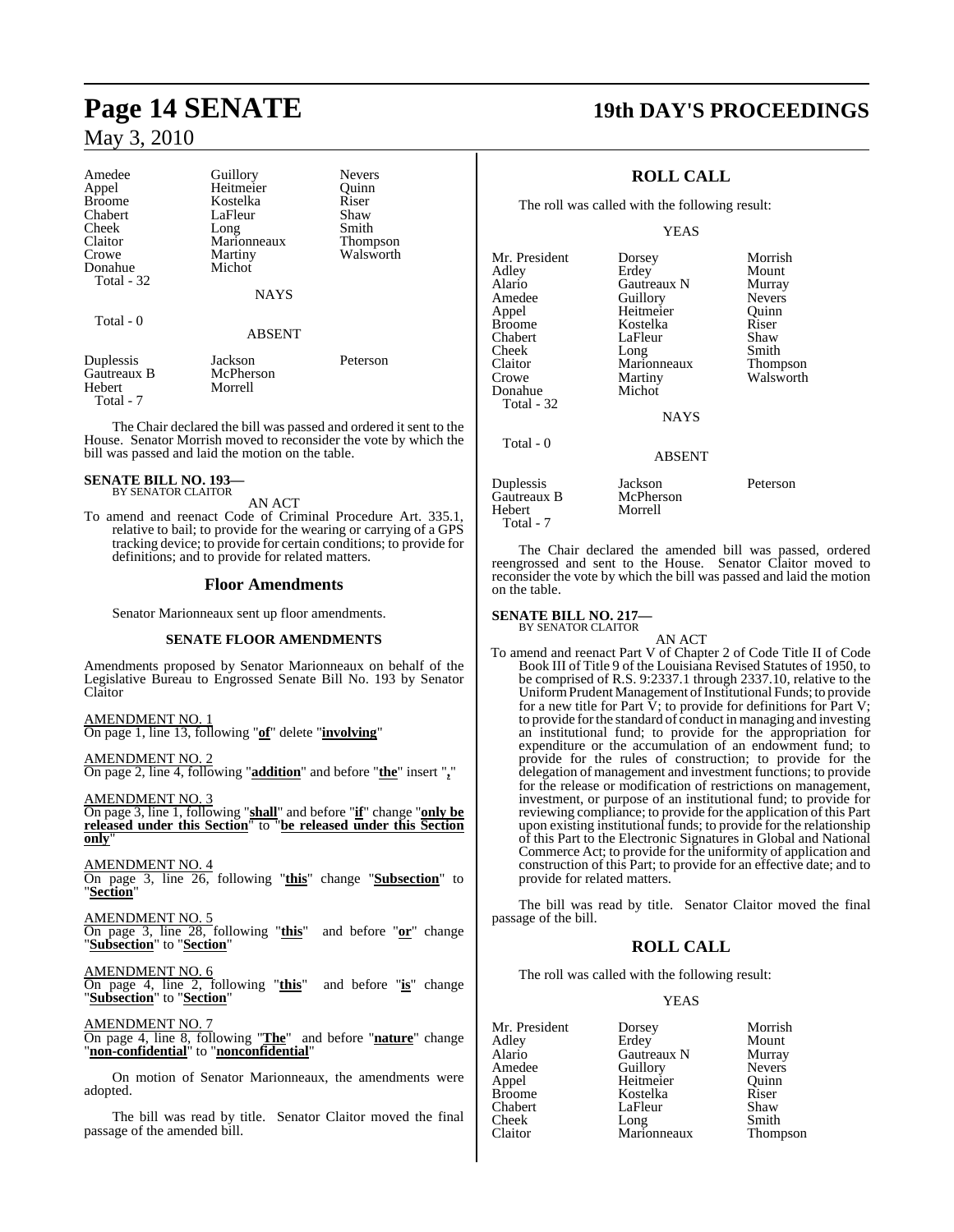# **19th DAY'S PROCEEDINGS Page 15 SENATE**

May 3, 2010

| Crowe<br>Donahue<br>Total - 32     | Martiny<br>Michot<br><b>NAYS</b> | Walsworth |
|------------------------------------|----------------------------------|-----------|
| Total - 0                          | <b>ABSENT</b>                    |           |
| Duplessis<br>Gautreaux B<br>Hebert | Jackson<br>McPherson<br>Morrell  | Peterson  |

Total - 7

The Chair declared the bill was passed and ordered it sent to the House. Senator Claitor moved to reconsider the vote by which the bill was passed and laid the motion on the table.

#### **Senator Quinn in the Chair**

#### **SENATE BILL NO. 229** BY SENATOR MARTINY

AN ACT

To amend and reenact Code of Evidence Art. 902(1), relative to selfauthentication; to provide relative to electronically generated documents under seal; and to provide for related matters.

The bill was read by title. Senator Martiny moved the final passage of the bill.

### **ROLL CALL**

The roll was called with the following result:

YEAS

| Mr. President<br>Adley<br>Alario<br>Amedee<br>Appel<br><b>Broome</b><br>Chabert<br>Cheek<br>Claitor<br>Crowe | Dorsey<br>Erdey<br>Gautreaux N<br>Guillory<br>Heitmeier<br>Jackson<br>Kostelka<br>LaFleur<br>Long<br>Marionneaux | Michot<br>Morrish<br>Mount<br>Murray<br><b>Nevers</b><br>Quinn<br>Riser<br>Shaw<br>Smith<br><b>Thompson</b> |
|--------------------------------------------------------------------------------------------------------------|------------------------------------------------------------------------------------------------------------------|-------------------------------------------------------------------------------------------------------------|
| Donahue<br>Total - 33                                                                                        | Martiny                                                                                                          | Walsworth                                                                                                   |
|                                                                                                              | <b>NAYS</b>                                                                                                      |                                                                                                             |
| Total - 0                                                                                                    | ABSENT                                                                                                           |                                                                                                             |

| Duplessis   | Hebert    | Morrell  |
|-------------|-----------|----------|
| Gautreaux B | McPherson | Peterson |
| Total - 6   |           |          |

The Chair declared the bill was passed and ordered it sent to the House. Senator Martiny moved to reconsider the vote by which the bill was passed and laid the motion on the table.

#### **SENATE BILL NO. 363—** BY SENATOR ADLEY

AN ACT

To enact R.S. 30:28.1, relative to drilling activities; to prohibit permitted oil and gas drilling activities from disturbing privately owned active water wells; to provide requirements and conditions; and to provide for related matters.

#### **Floor Amendments**

Senator Marionneaux sent up floor amendments.

#### **SENATE FLOOR AMENDMENTS**

Amendments proposed by Senator Marionneaux to Engrossed Senate Bill No. 363 by Senator Adley

AMENDMENT NO. 1

On page 1, line 11, after "**permit to drill**", insert "**Any person who knowingly and willfully disturbs a privately owned active water well shall be liable for punitive damages to the owner of said well**"

On motion of Senator Marionneaux, the amendments were adopted.

Senator Adley moved to reconsider the vote by which the amendment to Senate Bill No. 363 was adopted.

Without objection the Chair declared the amendment was reconsidered.

On motion of Senator Adley, the bill was read by title and returned to its regular order in Third Reading and Final Passage.

### **SENATE BILL NO. 544—** BY SENATOR THOMPSON

AN ACT

To amend and reenact R.S. 15:603(10), relative to DNA detection of sexual and violent offenders; to provide for the collection of DNA samples from certain offenders; to provide for certain crimes requiring the collection of DNA samples; and to provide for related matters.

#### **Floor Amendments**

Senator Marionneaux sent up floor amendments.

#### **SENATE FLOOR AMENDMENTS**

Amendments proposed by Senator Marionneaux on behalf of the Legislative Bureau to Engrossed Senate Bill No. 544 by Senator Thompson

#### AMENDMENT NO. 1

On page 2, line 4, change "**R.S. 81.4**" to "**R.S. 14:81.4**"

#### AMENDMENT NO. 2

On page 2, line 8, following "14.85" and before "." delete "through 85.1"

On motion of Senator Marionneaux, the amendments were adopted.

The bill was read by title. Senator Thompson moved the final passage of the amended bill.

#### **ROLL CALL**

The roll was called with the following result:

#### YEAS

| Mr. President | Erdey       | Morrish         |
|---------------|-------------|-----------------|
| Adley         | Gautreaux N | Mount           |
| Alario        | Guillory    | Murray          |
| Amedee        | Heitmeier   | <b>Nevers</b>   |
| Appel         | Jackson     | Ouinn           |
| <b>Broome</b> | Kostelka    | Riser           |
| Chabert       | LaFleur     | Shaw            |
| Cheek         | Long        | Smith           |
| Crowe         | Marionneaux | <b>Thompson</b> |
| Donahue       | Martiny     | Walsworth       |
| Dorsey        | Michot      |                 |
| Total - $32$  |             |                 |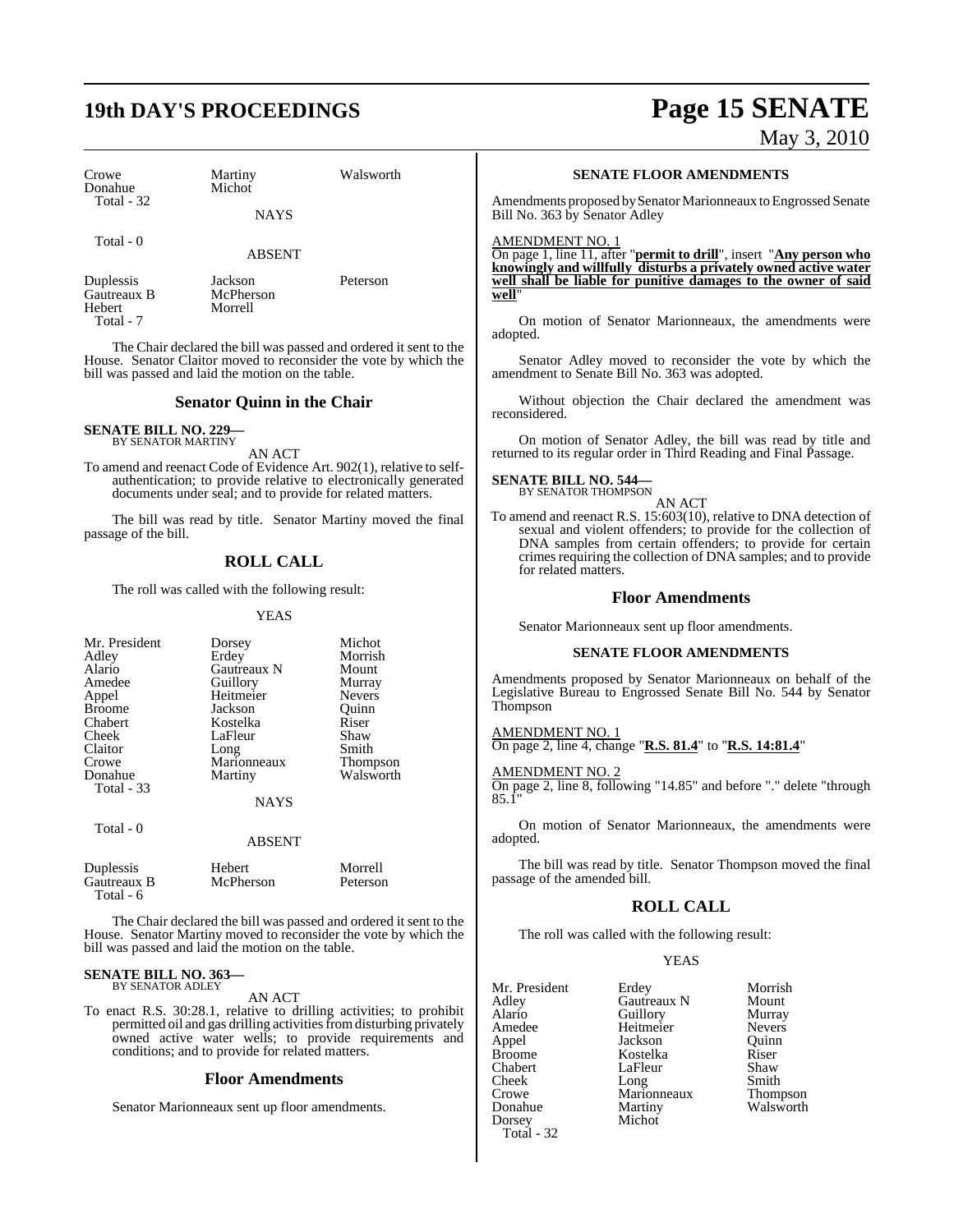### **NAYS**

Total - 0

#### ABSENT

Claitor Hebert Peterson<br>
Duplessis McPherson Gautreaux B Total - 7

McPherson<br>Morrell

The Chair declared the amended bill was passed, ordered reengrossed and sent to the House. Senator Thompson moved to reconsider the vote by which the bill was passed and laid the motion on the table.

#### **SENATE BILL NO. 572—** BY SENATOR CLAITOR

AN ACT

To enact R.S. 13:918, relative to clerks of court; to provide for the duties of clerks of court; to provide for the disbursement of funds in the registry of the court; to provide for accrued interest; and to provide for related matters.

#### **Floor Amendments**

Senator Marionneaux sent up floor amendments.

#### **SENATE FLOOR AMENDMENTS**

Amendments proposed by Senator Marionneaux on behalf of the Legislative Bureau to Engrossed Senate Bill No. 572 by Senator Claitor

AMENDMENT NO. 1

On page 1, line 10, following "**check**" and before "**payable**" insert "**,**"

#### AMENDMENT NO. 2

On page 1, line 12, following "**Section,**" and before "**shall**" change "**a person**" to "**the entity or person entitled to the funds**"

#### AMENDMENT NO. 3

On page 1, line 12, following "**shall**" and before "**be**" insert "**also**"

On motion of Senator Marionneaux, the amendments were adopted.

#### **Floor Amendments**

Senator Claitor proposed the following amendments.

#### **SENATE FLOOR AMENDMENTS**

Amendments proposed by Senator Claitor to Engrossed Senate Bill No. 572 by Senator Claitor

#### AMENDMENT NO. 1

On page 1, line 13, change "**accrued interest**" to "**all interest earned** on such funds while in the registry of the court<sup>'</sup>

On motion of Senator Claitor, the amendments were adopted.

The bill was read by title. Senator Claitor moved the final passage of the amended bill.

### **ROLL CALL**

The roll was called with the following result:

#### YEAS

Morrish<br>Mount

| Mr. Presiden |  |
|--------------|--|
| Adley        |  |
| Alario       |  |
| Amedee       |  |

nt Dorsey Michot<br>Erdey Morrish Gautreaux N Mount<br> **Alario Guillory** Murray Guillory

### **Page 16 SENATE 19th DAY'S PROCEEDINGS**

| Appel<br><b>Broome</b><br>Chabert<br>Cheek<br>Claitor<br>Crowe | Heitmeier<br>Jackson<br>Kostelka<br>LaFleur<br>Long<br>Marionneaux | <b>Nevers</b><br>Ouinn<br>Riser<br>Shaw<br>Smith<br><b>Thompson</b> |
|----------------------------------------------------------------|--------------------------------------------------------------------|---------------------------------------------------------------------|
| Donahue<br>Total - 33                                          | Martiny<br><b>NAYS</b>                                             | Walsworth                                                           |
| Total - 0                                                      | <b>ABSENT</b>                                                      |                                                                     |
| Duplessis<br>Gautreaux B<br>Total - 6                          | Hebert<br>McPherson                                                | Morrell<br>Peterson                                                 |

The Chair declared the amended bill was passed, ordered reengrossed and sent to the House. Senator Claitor moved to reconsider the vote by which the bill was passed and laid the motion on the table.

#### **SENATE BILL NO. 589—** BY SENATOR GUILLORY

AN ACT To amend and reenact R.S. 15:571.5(C) and 574.9(E), relative to criminal procedure; to allow good behavior credit while on parole; and to provide for related matters.

The bill was read by title. Senator Guillory moved the final passage of the bill.

#### **ROLL CALL**

The roll was called with the following result:

#### YEAS

| Mr. President | Donahue       | Michot        |
|---------------|---------------|---------------|
| Adley         | Dorsey        | Morrish       |
| Alario        | Erdey         | Mount         |
| Amedee        | Guillory      | Murray        |
| Appel         | Heitmeier     | <b>Nevers</b> |
| Broome        | Jackson       | Ouinn         |
| Chabert       | LaFleur       | Shaw          |
| Cheek         | Long          | Smith         |
| Claitor       | Marionneaux   | Thompson      |
| Crowe         | Martiny       | Walsworth     |
| Total - 30    |               |               |
|               | <b>NAYS</b>   |               |
| Riser         |               |               |
| Total - 1     |               |               |
|               | <b>ABSENT</b> |               |

Duplessis Hebert Morrell Gautreaux B<br>
Gautreaux N<br>
McPherson Gautreaux N Total - 8

The Chair declared the bill was passed and ordered it sent to the House. Senator Guillory moved to reconsider the vote by which the bill was passed and laid the motion on the table.

### **SENATE BILL NO. 678—** BY SENATOR MORRISH

AN ACT

To enact R.S. 15:609(J), relative to drawing or taking of DNA samples; to provide for the collection of DNA samples; and to provide for related matters.

#### **Floor Amendments**

Senator Morrish proposed the following amendments.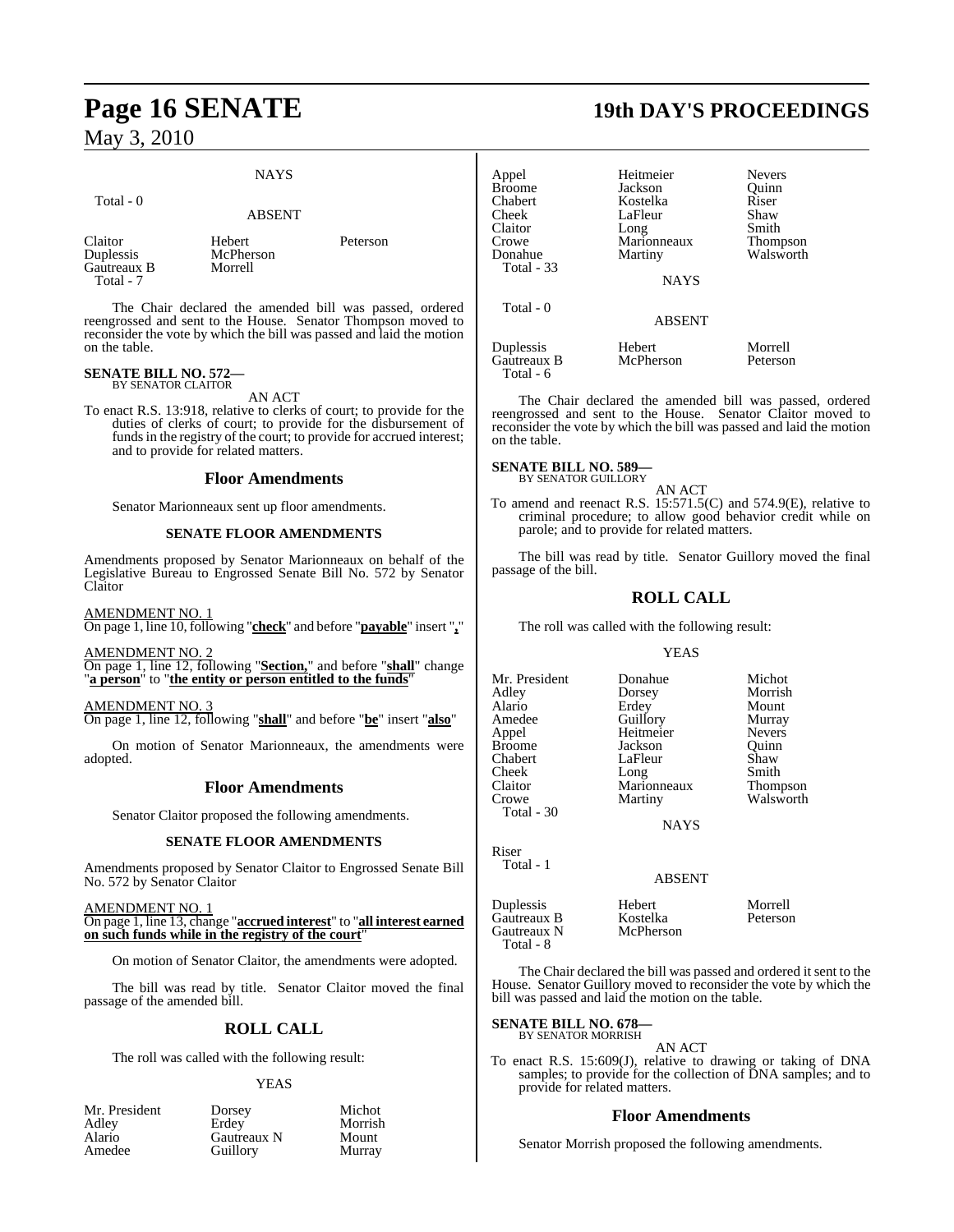## **19th DAY'S PROCEEDINGS Page 17 SENATE**

# May 3, 2010

#### **SENATE FLOOR AMENDMENTS**

Amendments proposed by Senator Morrish to Engrossed Senate Bill No. 678 by Senator Morrish

AMENDMENT NO. 1

On page 1, delete lines 8 and 9, and insert "**J. When a DNA sample is not drawn or taken pursuant to this Section, or when a DNA**"

AMENDMENT NO. 2 On page 1, line 10, after "**sample is**" insert "**taken or drawn pursuant to this Section and is**"

#### AMENDMENT NO. 3

On page 1, delete line 13, and insert "**(1) A law enforcement agency who investigated the person which resulted in the**"

AMENDMENT NO. 4 On page 1, line 14, change "**arrested**" to "**arrest**"

AMENDMENT NO. 5 On page 1, line 17, after "**of the**" insert "**booking facility or**"

AMENDMENT NO. 6 On page 2, delete line 1, and insert: "**the person was booked or incarcerated.**"

AMENDMENT NO. 7 On page 2, line 3, after "**case**" insert "**for which a DNA sample was authorized under this Section**"

On motion of Senator Morrish, the amendments were adopted.

The bill was read by title. Senator Morrish moved the final passage of the amended bill.

#### **ROLL CALL**

The roll was called with the following result:

#### YEAS

| Mr. President<br>Adley<br>Alario<br>Amedee<br>Appel<br><b>Broome</b><br>Chabert<br>Cheek<br>Claitor<br>Crowe<br>Donahue<br>Total - 33 | Dorsey<br>Erdey<br>Gautreaux N<br>Guillory<br>Heitmeier<br>Jackson<br>Kostelka<br>LaFleur<br>Long<br>Marionneaux<br>Martiny | Michot<br>Morrish<br>Mount<br>Murray<br><b>Nevers</b><br>Quinn<br>Riser<br>Shaw<br>Smith<br><b>Thompson</b><br>Walsworth |
|---------------------------------------------------------------------------------------------------------------------------------------|-----------------------------------------------------------------------------------------------------------------------------|--------------------------------------------------------------------------------------------------------------------------|
|                                                                                                                                       | <b>NAYS</b>                                                                                                                 |                                                                                                                          |
| Total - 0                                                                                                                             | <b>ABSENT</b>                                                                                                               |                                                                                                                          |
| $\mathbb{R}$ 1.                                                                                                                       | T T 1 1                                                                                                                     | $\mathbf{M}$ 11                                                                                                          |

Duplessis Hebert Morrell<br>
Gautreaux B McPherson Peterson Gautreaux B Total - 6

The Chair declared the amended bill was passed, ordered reengrossed and sent to the House. Senator Morrish moved to reconsider the vote by which the bill was passed and laid the motion on the table.

#### **Mr. President in the Chair**

#### **SENATE BILL NO. 742—** BY SENATOR BROOME

AN ACT

To amend and reenact R.S. 40:2403B(1)(f), relative to Council on Peace Officer Standards and Training; to provide for the membership on the Council of Peace Officer Standards and Training; and to provide for related matters.

#### **Floor Amendments**

Senator Broome proposed the following amendments.

#### **SENATE FLOOR AMENDMENTS**

Amendments proposed by Senator Broome to Engrossed Senate Bill No. 742 by Senator Broome

AMENDMENT NO. 1

On page 1, delete line 2, and insert "To amend and reenact R.S.  $40:\overline{2}403(B)(1)(f)$  and to enact R.S. 15:1202(A)(28), relative to law enforcement officers;"

#### AMENDMENT NO. 2

On page 1, line 3, delete at the beginning of the line "and Training;"

AMENDMENT NO. 3 On page 1, line 4, after "Training;" insert "to provide for the membership on the Louisiana Commission on Law Enforcement and Administration of Criminal Justice;"

#### AMENDMENT NO. 4

On page 1, between lines 5 and 6, insert the following: 'Section 1. R.S.  $15:1202(A)(28)$  is hereby enacted to read as follows:

§1202. Composition of commission A. The commission shall consist of fifty-five members as follows:

\* \* \* **(28) The president/director of the Louisiana Chapter of the National Constables Association.** \* \* \*"

AMENDMENT NO. 5 On page 1, line 6, change "Section 1." to "Section 2."

AMENDMENT NO. 6 On page 1, line 13, change "chapter" to "**Chapter**"

On motion of Senator Broome, the amendments were adopted.

The bill was read by title. Senator Broome moved the final passage of the amended bill.

#### **ROLL CALL**

The roll was called with the following result:

#### YEAS

**NAYS** 

Total - 0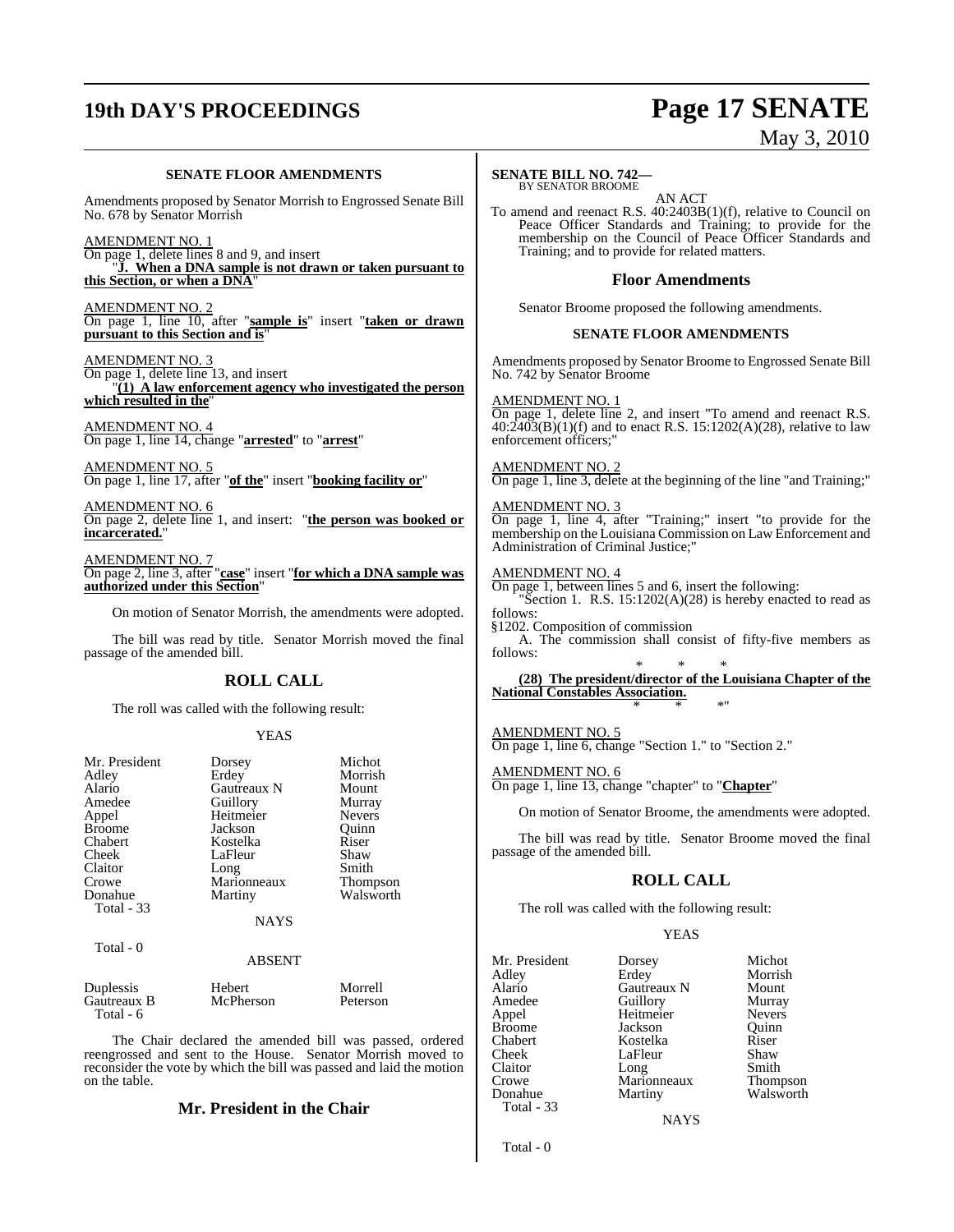#### ABSENT

| Duplessis   |  |
|-------------|--|
| Gautreaux B |  |
| Total - 6   |  |

Hebert Morrell<br>
McPherson Peterson McPherson

The Chair declared the amended bill was passed, ordered reengrossed and sent to the House. Senator Broome moved to reconsider the vote by which the bill was passed and laid the motion on the table.

### **SENATE BILL NO. 34—** BY SENATOR MARTINY

AN ACT

To enact R.S. 37:775(13), relative to the practice of dentistry; to provide for advertisements by dentists; to provide for disclosure requirements in advertisements; and to provide for related matters.

The bill was read by title. Senator Martiny moved the final passage of the bill.

#### **ROLL CALL**

The roll was called with the following result:

#### YEAS

| Mr. President | Dorsey        | Michot          |
|---------------|---------------|-----------------|
| Adley         | Erdey         | Morrish         |
| Alario        | Gautreaux N   | Mount           |
| Amedee        | Guillory      | Murray          |
| Appel         | Heitmeier     | <b>Nevers</b>   |
| <b>Broome</b> | Jackson       | Ouinn           |
| Chabert       | Kostelka      | Riser           |
| Cheek         | LaFleur       | Shaw            |
| Claitor       | Long          | Smith           |
| Crowe         | Marionneaux   | <b>Thompson</b> |
| Donahue       | Martiny       | Walsworth       |
| Total - 33    |               |                 |
|               | <b>NAYS</b>   |                 |
| Total - 0     |               |                 |
|               | <b>ABSENT</b> |                 |
|               |               |                 |

| Duplessis   | Hebert    | Morrell  |
|-------------|-----------|----------|
| Gautreaux B | McPherson | Peterson |
| Total - 6   |           |          |

The Chair declared the bill was passed and ordered it sent to the House. Senator Martiny moved to reconsider the vote by which the bill was passed and laid the motion on the table.

### **SENATE BILL NO. 120—** BY SENATOR MARTINY

AN ACT

To amend and reenact R.S. 22:1443, relative to surety insurance; to provide for an increase in the minimum premium rate for commercial surety underwriters writing criminal bail bonds; and to provide for related matters.

The bill was read by title. Senator Martiny moved the final passage of the bill.

#### **ROLL CALL**

The roll was called with the following result:

#### YEAS

| Mr. President<br>Adley | Dorsey<br>Guillory | Mount<br>Murray |
|------------------------|--------------------|-----------------|
| Alario                 | Heitmeier          | <b>Nevers</b>   |
| Amedee                 | Jackson            | Ouinn           |

### **Page 18 SENATE 19th DAY'S PROCEEDINGS**

| Appel<br><b>Broome</b><br>Chabert<br>Cheek<br>Crowe<br>Donahue<br>Total - 28 | Kostelka<br>LaFleur<br>Marionneaux<br>Martiny<br>Michot<br>Morrish<br><b>NAYS</b> | Shaw<br>Smith<br><b>Thompson</b><br>Walsworth |
|------------------------------------------------------------------------------|-----------------------------------------------------------------------------------|-----------------------------------------------|
| Claitor<br>Total - 2                                                         | Riser<br><b>ABSENT</b>                                                            |                                               |
| Duplessis<br>Erdey<br>Gautreaux B<br>Total - 9                               | Gautreaux N<br>Hebert<br>Long                                                     | McPherson<br>Morrell<br>Peterson              |

The Chair declared the bill was passed and ordered it sent to the House. Senator Martiny moved to reconsider the vote by which the bill was passed and laid the motion on the table.

#### **SENATE BILL NO. 222—**

BY SENATOR APPEL

AN ACT To amend and reenact R.S. 32:1261(1)(introductory paragraph) and to enact R.S.  $32:1261(1)(x)$ , relative to the relationship of automobile manufacturers and dealers; to provide for unauthorized acts; and to provide for related matters.

On motion of Senator Appel, the bill was read by title and returned to the Calendar, subject to call.

### **SENATE BILL NO. 310—** BY SENATOR KOSTELKA

AN ACT To amend and reenact R.S.  $42:1141(C)(4)(a)$  and (c) and (5) and (E)(10) and 1142(E), relative to enforcement of laws within the jurisdiction of the Board of Ethics; to provide relative to the powers, functions, and duties of the Ethics Adjudicatory Board; to provide relative to appeals of board decisions; and to provide for related matters.

The bill was read by title. Senator Kostelka moved the final passage of the bill.

### **ROLL CALL**

The roll was called with the following result:

#### YEAS

| Mr. President<br>Adley<br>Alario<br>Amedee<br>Appel<br>Broome | Erdey<br>Gautreaux N<br>Guillory<br>Heitmeier<br>Jackson<br>Kostelka | Morrish<br>Mount<br>Murray<br><b>Nevers</b><br>Ouinn<br>Riser |
|---------------------------------------------------------------|----------------------------------------------------------------------|---------------------------------------------------------------|
|                                                               |                                                                      |                                                               |
|                                                               |                                                                      |                                                               |
|                                                               |                                                                      |                                                               |
|                                                               |                                                                      |                                                               |
| Chabert                                                       | LaFleur                                                              | Shaw                                                          |
| Cheek                                                         | Long                                                                 | Smith                                                         |
| Claitor                                                       | Marionneaux                                                          | <b>Thompson</b>                                               |
| Crowe                                                         | Martiny                                                              | Walsworth                                                     |
| Dorsey                                                        | Michot                                                               |                                                               |
| Total - 32                                                    |                                                                      |                                                               |
|                                                               | <b>NAYS</b>                                                          |                                                               |
| Total - 0                                                     |                                                                      |                                                               |
|                                                               | <b>ABSENT</b>                                                        |                                                               |

McPherson<br>Morrell

Donahue Hebert Peterson Gautreaux B Total - 7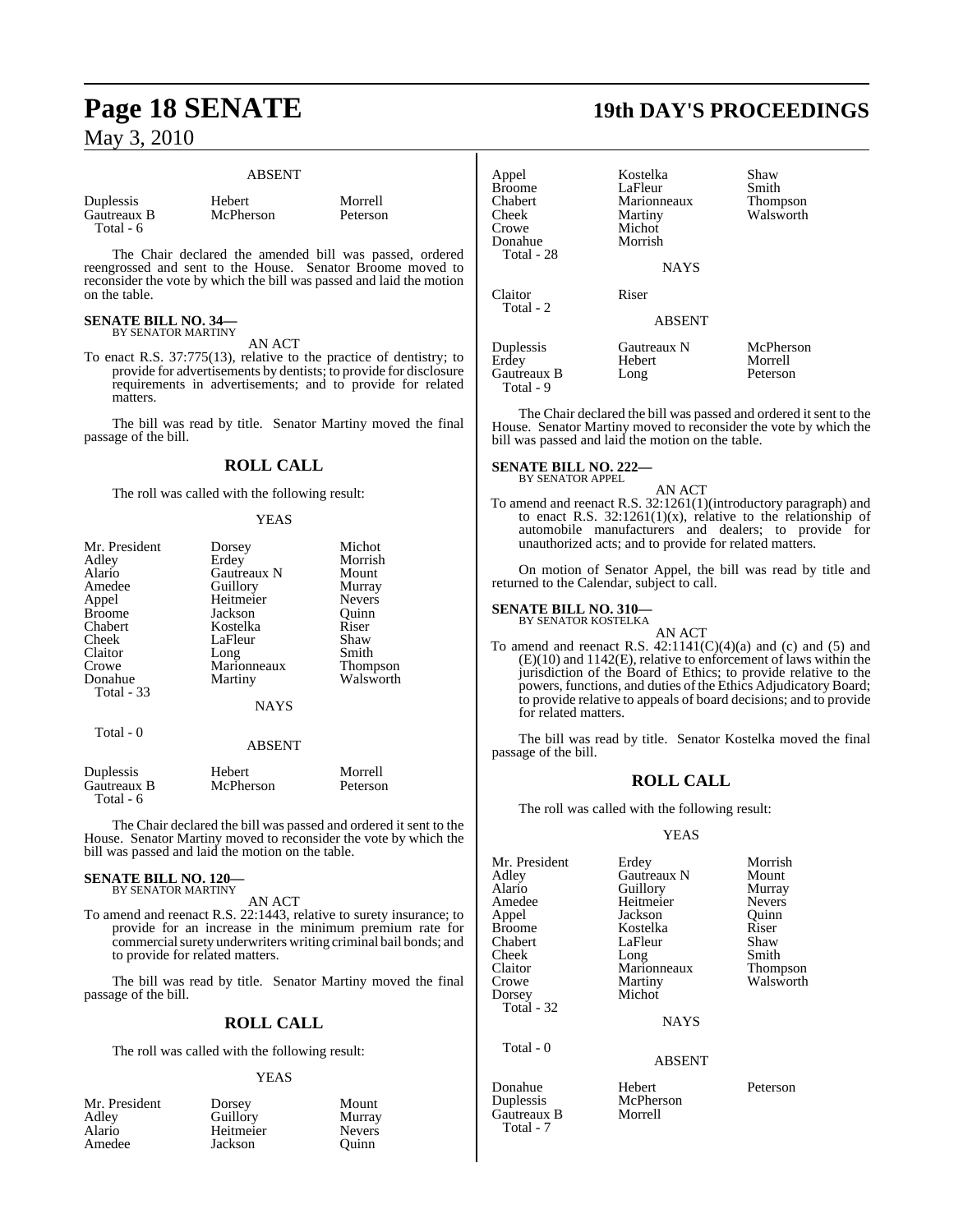# **19th DAY'S PROCEEDINGS Page 19 SENATE**

# May 3, 2010

The Chair declared the bill was passed and ordered it sent to the House. Senator Kostelka moved to reconsider the vote by which the bill was passed and laid the motion on the table.

### **SENATE BILL NO. 311—** BY SENATOR KOSTELKA

AN ACT

To amend and reenact R.S. 18:1486(B) and 1491.7(B)(4), relative to contributions by individuals to political committees and certain expenditures by certain individuals; to provide relative to reporting requirements for individual contributions in the form of a payroll deduction or dues check-off system; to provide relative to expenditures made in support of or in opposition to a proposition by certain persons; and to provide for related matters.

#### **Floor Amendments**

Senator Marionneaux sent up floor amendments.

#### **SENATE FLOOR AMENDMENTS**

Amendments proposed by Senator Marionneaux on behalf of the Legislative Bureau to Engrossed Senate Bill No. 311 by Senator Kostelka

#### AMENDMENT NO. 1

On page 2, line 15, following "(4)" and before "received" change "Contribution(s)" to "Contributions"

#### AMENDMENT NO. 2

On page 2, line 25, following "the" and before "of" change "date(s)" to "date"

AMENDMENT NO. 3

On page 3, line 11, following "**candidates**" and before "**issues**" change "**and/or**" to "**or**"

On motion of Senator Marionneaux, the amendments were adopted.

The bill was read by title. Senator Kostelka moved the final passage of the amended bill.

### **ROLL CALL**

The roll was called with the following result:

#### YEAS

| Mr. President<br>Alario<br>Amedee<br>Appel<br><b>Broome</b><br>Chabert<br>Cheek<br>Crowe<br>Donahue<br>Total - 26 | Erdey<br>Heitmeier<br>Jackson<br>Kostelka<br>LaFleur<br>Long<br>Marionneaux<br>Martiny<br>Michot<br>NAYS | Murray<br><b>Nevers</b><br>Ouinn<br>Riser<br>Shaw<br>Smith<br>Thompson<br>Walsworth |
|-------------------------------------------------------------------------------------------------------------------|----------------------------------------------------------------------------------------------------------|-------------------------------------------------------------------------------------|
| Adley<br>Claitor<br>Total - 4                                                                                     | Morrish<br>Mount<br><b>ABSENT</b>                                                                        |                                                                                     |
| Dorsey<br>Duplessis<br>Gautreaux B<br>Total - 9                                                                   | Gautreaux N<br>Guillory<br>Hebert                                                                        | McPherson<br>Morrell<br>Peterson                                                    |

The Chair declared the amended bill was passed, ordered reengrossed and sent to the House. Senator Kostelka moved to

reconsider the vote by which the bill was passed and laid the motion on the table.

**SENATE BILL NO. 396—** BY SENATOR N. GAUTREAUX

AN ACT

To enact R.S. 18:462.1, relative to qualifying for primary elections; to provide for statements relative to felony convictions for certain candidates; to provide for the functions and duties of certain officials relative thereto; to provide relative to objections to candidacy under certain circumstances; and to provide for related matters.

The bill was read by title. Senator N. Gautreaux moved the final passage of the bill.

#### **ROLL CALL**

The roll was called with the following result:

#### YEAS

| Mr. President | Dorsey        | Michot        |
|---------------|---------------|---------------|
| Adley         | Erdey         | Morrish       |
| Alario        | Gautreaux N   | Mount         |
| Amedee        | Guillory      | Murray        |
| Appel         | Heitmeier     | <b>Nevers</b> |
| <b>Broome</b> | Jackson       | Quinn         |
| Chabert       | Kostelka      | Riser         |
| Cheek         | LaFleur       | Shaw          |
| Claitor       | Long          | Smith         |
| Crowe         | Marionneaux   | Thompson      |
| Donahue       | Martiny       | Walsworth     |
| Total - 33    |               |               |
|               | <b>NAYS</b>   |               |
| Total - 0     |               |               |
|               | <b>ABSENT</b> |               |
| Duplessis     | Hebert        | Morrell       |
| Gautreaux B   | McPherson     | Peterson      |

The Chair declared the bill was passed and ordered it sent to the House. Senator N. Gautreaux moved to reconsider the vote by which the bill was passed and laid the motion on the table.

### **SENATE BILL NO. 418—** BY SENATOR KOSTELKA

Total - 6

AN ACT

To amend and reenact R.S.  $42:1141(C)(3)(a)$ , (c) and (d) and 1163, and to enact R.S.  $42:1141(C)(3)(e)$ , relative to enforcement of laws within the jurisdiction of the Board of Ethics; to provide for procedures relative to such enforcement; and to provide for related matters.

#### **Floor Amendments**

Senator Marionneaux sent up floor amendments.

#### **SENATE FLOOR AMENDMENTS**

Amendments proposed by Senator Marionneaux on behalf of the Legislative Bureau to Engrossed Senate Bill No. 418 by Senator Kostelka

AMENDMENT NO. 1

On page 1, line 15, following "**of**" and before "**.**" change "**a violation ("charges")**" to "**one or more violations, referred to in this Section as "charges"**"

### AMENDMENT NO

On page 2, line 15, following "**B**" and before "**.**" insert "**of this Section**"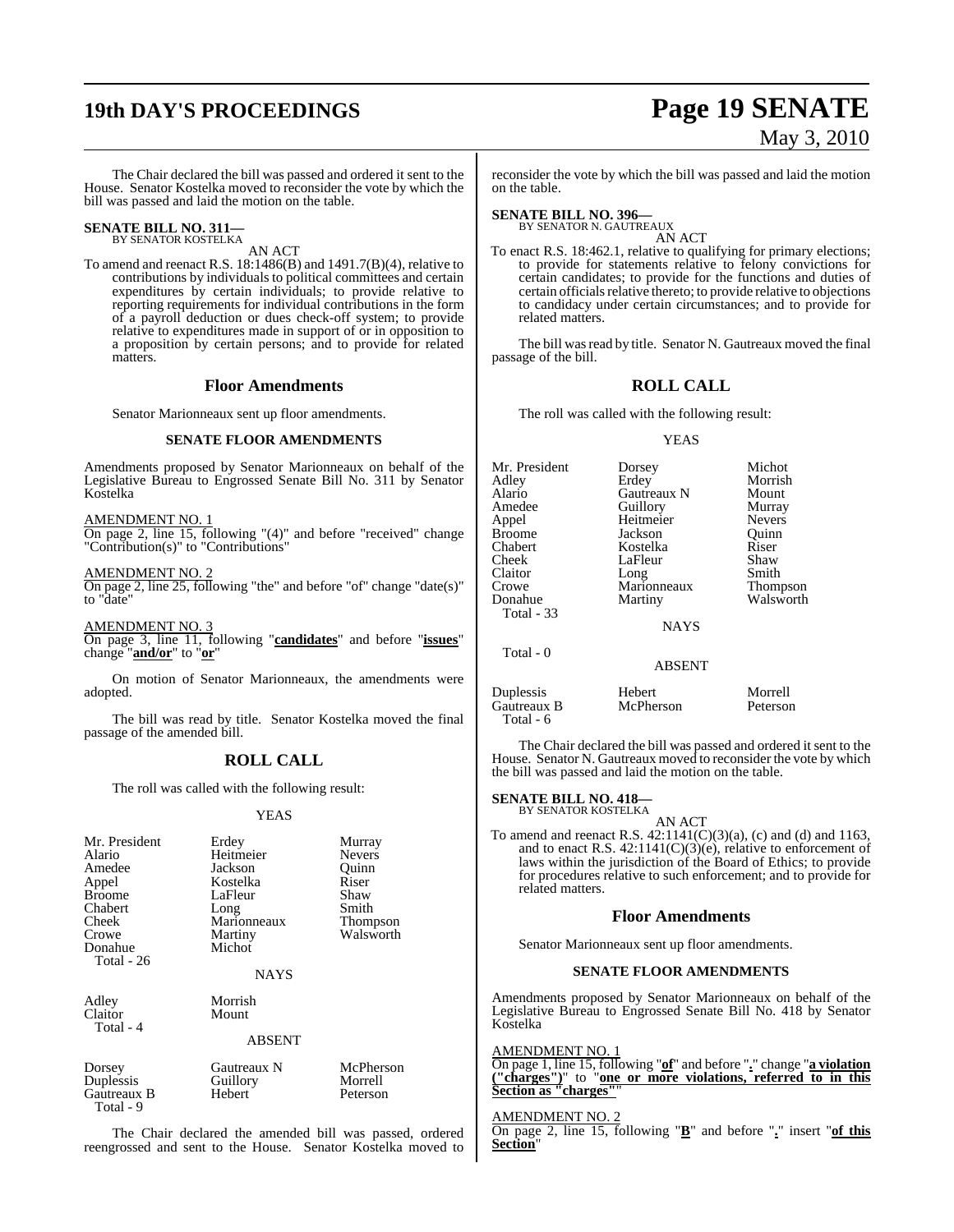On motion of Senator Marionneaux, the amendments were adopted.

The bill was read by title. Senator Kostelka moved the final passage of the amended bill.

### **ROLL CALL**

The roll was called with the following result:

#### YEAS

| Mr. President<br>Adley<br>Alario<br>Amedee<br>Appel<br><b>Broome</b><br>Chabert<br>Cheek<br>Claitor<br>Crowe<br>Donahue<br>Total - 33 | Dorsey<br>Erdey<br>Gautreaux N<br>Guillory<br>Heitmeier<br>Jackson<br>Kostelka<br>LaFleur<br>Long<br>Marionneaux<br>Martiny | Michot<br>Morrish<br>Mount<br>Murray<br><b>Nevers</b><br>Ouinn<br>Riser<br>Shaw<br>Smith<br><b>Thompson</b><br>Walsworth |
|---------------------------------------------------------------------------------------------------------------------------------------|-----------------------------------------------------------------------------------------------------------------------------|--------------------------------------------------------------------------------------------------------------------------|
|                                                                                                                                       | <b>NAYS</b>                                                                                                                 |                                                                                                                          |
| Total - 0                                                                                                                             | ABSENT                                                                                                                      |                                                                                                                          |

| Duplessis   | Hebert    | Morrell  |
|-------------|-----------|----------|
| Gautreaux B | McPherson | Peterson |
| Total - 6   |           |          |

The Chair declared the amended bill was passed, ordered reengrossed and sent to the House. Senator Kostelka moved to reconsider the vote by which the bill was passed and laid the motion on the table.

#### **SENATE BILL NO. 423—** BY SENATOR WALSWORTH

AN ACT

To enact R.S. 49:220.26, relative to state administration; to provide for reserve investigators in the Louisiana Inspector General's Office; and to provide for related matters.

#### **Floor Amendments**

Senator Marionneaux sent up floor amendments.

#### **SENATE FLOOR AMENDMENTS**

Amendments proposed by Senator Marionneaux on behalf of the Legislative Bureau to Engrossed Senate Bill No. 423 by Senator Walsworth

AMENDMENT NO. 1

On page 2, line 1, change "**Police Officer Standard**" to "**Peace Officer Standards and**"

AMENDMENT NO. 2

On page 2, line 14, following "**shall**" and before "**for**" change "**only be valid**" to "**be valid only**"

On motion of Senator Marionneaux, the amendments were adopted.

The bill was read by title. Senator Walsworth moved the final passage of the amended bill.

### **Page 20 SENATE 19th DAY'S PROCEEDINGS**

### **ROLL CALL**

The roll was called with the following result:

#### YEAS

| Mr. President<br>Adlev<br>Alario<br>Amedee<br>Appel<br><b>Broome</b><br>Chabert<br>Cheek<br>Claitor<br>Crowe<br>Dorsey<br>Total - 32 | Erdey<br>Gautreaux N<br>Guillory<br>Heitmeier<br>Jackson<br>Kostelka<br>LaFleur<br>Long<br>Marionneaux<br>Martiny<br>Michot<br><b>NAYS</b> | Morrish<br>Mount<br>Murray<br><b>Nevers</b><br>Quinn<br>Riser<br>Shaw<br>Smith<br>Thompson<br>Walsworth |
|--------------------------------------------------------------------------------------------------------------------------------------|--------------------------------------------------------------------------------------------------------------------------------------------|---------------------------------------------------------------------------------------------------------|
| Total - 0                                                                                                                            | <b>ABSENT</b>                                                                                                                              |                                                                                                         |
| Donahue<br>Duplessis<br>Gautreaux B<br>Total - 7                                                                                     | Hebert<br>McPherson<br>Morrell                                                                                                             | Peterson                                                                                                |

The Chair declared the amended bill was passed, ordered reengrossed and sent to the House. Senator Walsworth moved to reconsider the vote by which the bill was passed and laid the motion on the table.

#### **SENATE BILL NO. 470—** BY SENATOR LONG

AN ACT

To enact R.S. 42:1123(18)(d), relative to conflicts of interest; to provide that certain children of members of boards of commissioners of certain hospitals may contract with such hospitals under certain circumstances; and to provide for related matters.

#### **Floor Amendments**

Senator Marionneaux sent up floor amendments.

#### **SENATE FLOOR AMENDMENTS**

Amendments proposed by Senator Marionneaux on behalf of the Legislative Bureau to Engrossed Senate Bill No. 470 by Senator Long

AMENDMENT NO. 1 On page 2, line 4, following "**interest**" and before "**permitted**" change "**and**" to "**as**"

AMENDMENT NO. 2 On page 2, line 4, following "**this**" and before "**.**" change "**Paragraph**" to "**Subparagraph**"

On motion of Senator Marionneaux, the amendments were adopted.

The bill was read by title. Senator Long moved the final passage of the amended bill.

### **ROLL CALL**

The roll was called with the following result:

#### YEAS

Mr. President Erdey Morrish<br>Adley Gautreaux N Mount Gautreaux N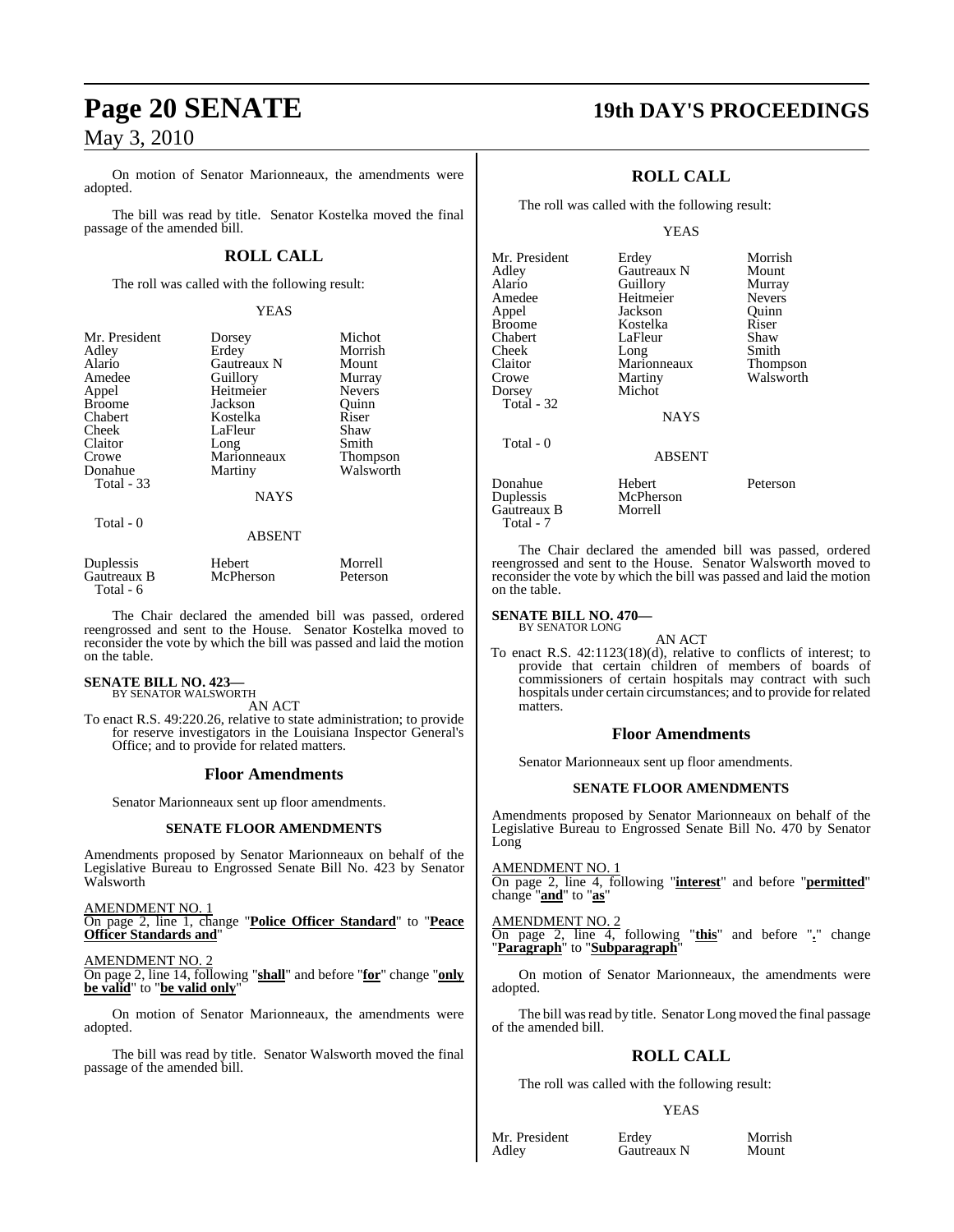## **19th DAY'S PROCEEDINGS Page 21 SENATE**

| Alario               | Guillory      | Murray          |
|----------------------|---------------|-----------------|
| Appel                | Heitmeier     | <b>Nevers</b>   |
| <b>Broome</b>        | Jackson       | Ouinn           |
| Chabert              | Kostelka      | Shaw            |
| Cheek                | LaFleur       | Smith           |
| Crowe                | Long          | <b>Thompson</b> |
| Donahue              | Martiny       |                 |
| Dorsey               | Michot        |                 |
| Total - 28           |               |                 |
|                      | <b>NAYS</b>   |                 |
| Claitor<br>Total - 2 | Riser         |                 |
|                      | <b>ABSENT</b> |                 |
| Amedee               | Hebert        | Morrell         |
| Duplessis            | Marionneaux   | Peterson        |

 Total - 9 The Chair declared the amended bill was passed, ordered reengrossed and sent to the House. Senator Long moved to reconsider the vote by which the bill was passed and laid the motion

Gautreaux B McPherson Walsworth

### **SENATE BILL NO. 666—** BY SENATOR HEBERT

on the table.

AN ACT

To amend and reenact R.S. 22:243(D)(1) and 251, relative to health maintenance organizations; to provide with respect to the filing of articles of incorporation of health maintenance organizations in the office of the secretary of state; to provide for the retention of original records; and to provide for related matters.

The bill was read by title. Senator Long moved the final passage of the bill.

#### **ROLL CALL**

The roll was called with the following result:

#### YEAS

| Mr. President<br>Adley   | Dorsey<br>Erdey | Mount<br>Murray |
|--------------------------|-----------------|-----------------|
| Alario                   | Guillory        | Nevers          |
| Amedee                   | Heitmeier       | Quinn           |
| Appel                    | Jackson         | Riser           |
| <b>Broome</b>            | LaFleur         | Shaw            |
| Chabert                  | Long            | Smith           |
| Cheek                    | Marionneaux     | Thompson        |
| Claitor                  | Martiny         | Walsworth       |
| Crowe                    | Michot          |                 |
| Donahue                  | Morrish         |                 |
| Total - 31               |                 |                 |
|                          | <b>NAYS</b>     |                 |
| Total - 0                |                 |                 |
|                          | <b>ABSENT</b>   |                 |
| Duplessis                | Hebert          | Morrell         |
| Gautreaux B              | Kostelka        | Peterson        |
| Gautreaux N<br>Total - 8 | McPherson       |                 |

The Chair declared the bill was passed and ordered it sent to the House. Senator Long moved to reconsider the vote by which the bill was passed and laid the motion on the table.

#### **SENATE BILL NO. 677—** BY SENATOR HEBERT

AN ACT

To amend and reenact R.S. 22:598(11), 692(3), and 703(K), relative to financial solvency and reporting requirements; to provide for investments of domestic insurers; to provide for investments in electronic data processing equipment; to provide definitions; to provide for a disclaimer of affiliation; and to provide for related matters.

The bill was read by title. Senator Long moved the final passage of the bill.

#### **ROLL CALL**

The roll was called with the following result:

Heitmeier

YEAS

Mr. President Erdey Mount<br>Adley Heitmeier Murray Alario Jackson Nevers Broome LaFleur Riser<br>Chabert Long Shaw Chabert Long Shaw<br>
Cheek Martiny Smith Cheek Martiny<br>Crowe Michot Crowe Michot Thompson<br>
Dorsey Morrish Walsworth

Kostelka Quinn<br>LaFleur Riser Walsworth

**NAYS** 

#### Marionneaux Total - 1

Total - 27

#### ABSENT

| Amedee<br>Claitor<br>Donahue<br>Duplessis<br>Total - 11 | Gautreaux B<br>Gautreaux N<br>Guillory<br>Hebert | McPherson<br>Morrell<br>Peterson |
|---------------------------------------------------------|--------------------------------------------------|----------------------------------|
|                                                         |                                                  |                                  |

The Chair declared the bill was passed and ordered it sent to the House. Senator Long moved to reconsider the vote by which the bill was passed and laid the motion on the table.

#### **SENATE BILL NO. 791— (Substitute for Senate Bill No. 259 by Senator Adley)**

BY SENATOR ADLEY AN ACT

To enact R.S. 18:1511.6(C), relative to procedure for enforcement of criminal penaltiesfor violations of campaign finance disclosure laws; to require the supervisory committee to publish certain information; and to provide for related matters.

#### **Floor Amendments**

Senator Adley proposed the following amendments.

#### **SENATE FLOOR AMENDMENTS**

Amendments proposed by Senator Adley to Engrossed Senate Bill No. 791 by Senator Adley

#### AMENDMENT NO. 1

On page 1, line 13 delete "**until**", delete line 14, and insert the following: "**for two years or until there is a final disposition of the matter, whichever**"

On motion of Senator Adley, the amendments were adopted.

The bill was read by title. Senator Adley moved the final passage of the amended bill.

# May 3, 2010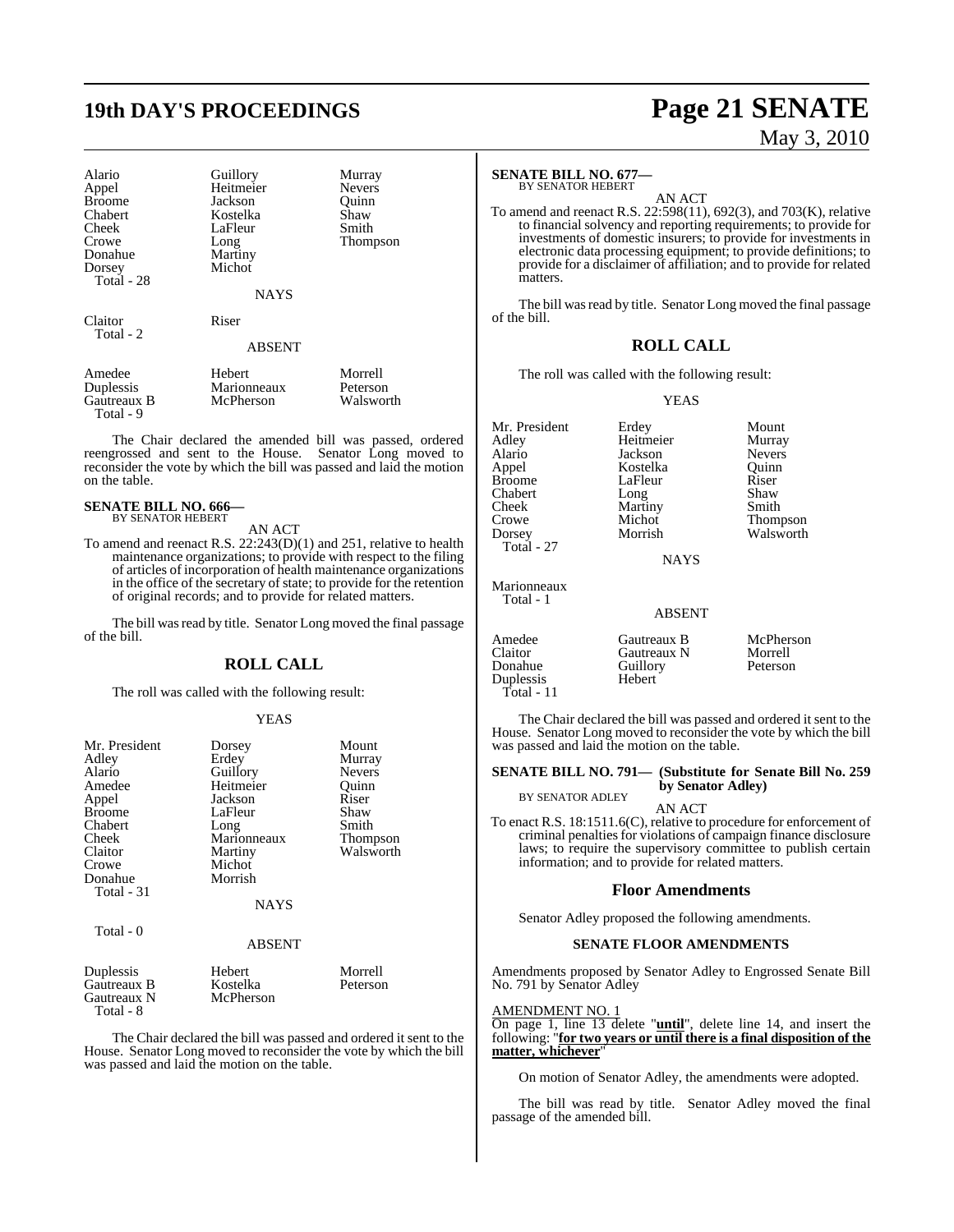### **ROLL CALL**

The roll was called with the following result:

#### YEAS

| Mr. President<br>Adley<br>Alario<br>Amedee<br>Appel<br><b>Broome</b><br>Chabert<br>Cheek<br>Claitor<br>Crowe<br>Donahue<br><b>Total - 33</b> | Dorsey<br>Erdey<br>Gautreaux N<br>Guillory<br>Heitmeier<br>Jackson<br>Kostelka<br>LaFleur<br>Long<br>Marionneaux<br>Martiny<br><b>NAYS</b> | Michot<br>Morrish<br>Mount<br>Murray<br><b>Nevers</b><br>Ouinn<br>Riser<br>Shaw<br>Smith<br><b>Thompson</b><br>Walsworth |
|----------------------------------------------------------------------------------------------------------------------------------------------|--------------------------------------------------------------------------------------------------------------------------------------------|--------------------------------------------------------------------------------------------------------------------------|
| Total - 0                                                                                                                                    | <b>ABSENT</b>                                                                                                                              |                                                                                                                          |

| Duplessis   | Hebert    | Morrell  |
|-------------|-----------|----------|
| Gautreaux B | McPherson | Peterson |
| Total - 6   |           |          |

The Chair declared the amended bill was passed, ordered reengrossed and sent to the House. Senator Adley moved to reconsider the vote by which the bill was passed and laid the motion on the table.

#### **Senate Bills and Joint Resolutions on Third Reading and Final Passage, Subject to Call**

#### **Called from the Calendar**

Senator Amedee asked that Senate Bill No. 65 be called from the Calendar.

#### **SENATE BILL NO. 65—** BY SENATOR AMEDEE

AN ACT

To amend and reenact R.S. 49:214.24(C), relative to the coastal zone boundary; to include a portion of Ascension Parish within the coastal zone; and to provide for related matters.

#### **Floor Amendments**

Senator Amedee proposed the following amendments.

#### **SENATE FLOOR AMENDMENTS**

Amendments proposed by Senator Amedee to Engrossed Senate Bill No. 65 by Senator Amedee

AMENDMENT NO. 1 On page 1, line 2, delete "include" and insert "authorize the inclusion of all or any portions of the parishes of Ascension or Iberville into"

AMENDMENT NO. 2 On page 1, line 3, delete "a portion of Ascension Parish within"

AMENDMENT NO. 3 On page 1, line 9, delete "**(1)**"

#### AMENDMENT NO. 4

On page 4, delete lines 2 through 21, and insert "boundary separating Ascension Parish and St. John the Baptist Parish, thence proceeding northerly along said boundary to a point of intersection with the boundary separating Ascension Parish"

## **Page 22 SENATE 19th DAY'S PROCEEDINGS**

#### AMENDMENT NO. 5

On page 4, at the end of line 28, insert "**The inland boundary of the coastal zone shall also include all or any portions of the parishes of Ascension or Iberville recommended for inclusion in the coastal zone by the final report of the Coastal Protection and Restoration Authority of Louisiana prepared in response to Senate Concurrent Resolution No. 60 of the 2009 Regular Session.**"

AMENDMENT NO. 6 On page 4, delete line 29

#### AMENDMENT NO. 7

On page 5, delete lines 1 through 5

On motion of Senator Marionneaux, the amendments were adopted.

On motion of Senator Amedee, the amended bill was read by title and returned to the Calendar, subject to call.

#### **Rules Suspended**

Senator Mount asked for and obtained a suspension of the rules to revert to the Morning Hour.

#### **Messages from the House**

The following Messages from the House were received and read as follows:

#### **Message from the House**

#### **CONCURRING IN SENATE CONCURRENT RESOLUTIONS**

May 3, 2010

To the Honorable President and Members of the Senate:

I am directed to inform your honorable body that the House of Representatives has finally concurred in the following Senate Concurrent Resolutions:

**SENATE CONCURRENT RESOLUTION NO. 25—BY SENATOR CROWE AND REPRESENTATIVES ANDERS, BOBBY BADON, BURFORD, HENRY GUILLORY, GUILLORY, GUILLORY, GUILLORY, GUILLORY, AND THIBAUT CULLORY, RITCHIE, ROY, ST. GERMAIN AND THIBAUT** A CONCURRENT RESOLUTION

To memorialize the Congress of the United States to minimize price volatility risks now being experienced by dairy farmers across the United States.

Reported without amendments.

Respectfully submitted, ALFRED W. SPEER Clerk of the House of Representatives

#### **Introduction of Senate Concurrent Resolutions**

Senator Nevers asked for and obtained a suspension of the rules to read Senate Concurrent Resolutions a first and second time.

#### **SENATE CONCURRENT RESOLUTION NO. 65—** BY SENATOR NEVERS A CONCURRENT RESOLUTION

To recognize September 2010 as Parent Teacher Association Month in Louisiana, to commend those involved in their schools and communities, and to encourage school and community participation.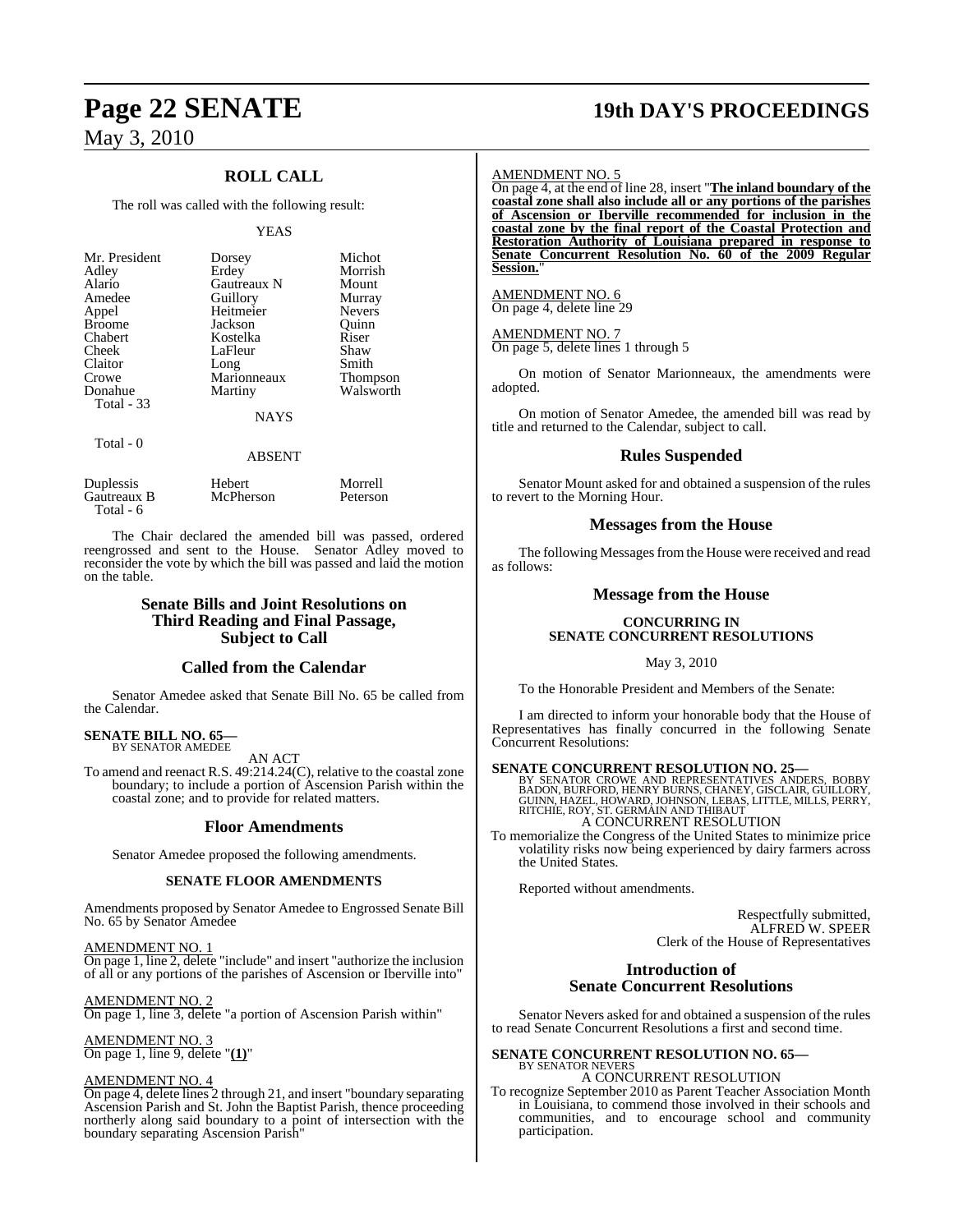The resolution was read by title. Senator Nevers moved to adopt the Senate Concurrent Resolution.

#### **ROLL CALL**

The roll was called with the following result:

#### YEAS

| Mr. President | Gautreaux N | Mount           |
|---------------|-------------|-----------------|
| Adley         | Guillory    | Murray          |
| Alario        | Heitmeier   | <b>Nevers</b>   |
| Amedee        | Jackson     | Quinn           |
| Appel         | Kostelka    | Riser           |
| Chabert       | LaFleur     | Shaw            |
| Cheek         | Long        | Smith           |
| Crowe         | Marionneaux | <b>Thompson</b> |
| Donahue       | Martiny     | Walsworth       |
| Dorsey        | Michot      |                 |
| Erdey         | Morrish     |                 |
| Total - 31    |             |                 |
|               | <b>NAYS</b> |                 |
| Total - 0     |             |                 |

#### ABSENT

| Broome                 | Gautreaux B | Morrell  |  |
|------------------------|-------------|----------|--|
| Claitor                | Hebert      | Peterson |  |
| Duplessis<br>Total - 8 | McPherson   |          |  |
|                        |             |          |  |

The Chair declared the Senate adopted the Senate Concurrent Resolution and ordered it sent to the House.

### **SENATE CONCURRENT RESOLUTION NO. 66—** BY SENATOR LONG AND REPRESENTATIVE NOWLIN A CONCURRENT RESOLUTION

To proclaim May 18, 2010, as "Louisiana School for Math, Science, and the Arts Day".

The resolution was read by title. Senator Long moved to adopt the Senate Concurrent Resolution.

#### **ROLL CALL**

The roll was called with the following result:

#### YEAS

| Mr. President<br>Adley<br>Alario<br>Amedee<br>Appel<br>Chabert<br>Cheek<br>Claitor<br>Crowe<br>Donahue<br>Dorsey<br>Total - 32<br>Total - 0 | Erdey<br>Gautreaux N<br>Guillory<br>Heitmeier<br>Jackson<br>Kostelka<br>LaFleur<br>Long<br>Marionneaux<br>Martiny<br>Michot<br><b>NAYS</b><br><b>ABSENT</b> | Morrish<br>Mount<br>Murray<br><b>Nevers</b><br>Ouinn<br>Riser<br>Shaw<br>Smith<br>Thompson<br>Walsworth |
|---------------------------------------------------------------------------------------------------------------------------------------------|-------------------------------------------------------------------------------------------------------------------------------------------------------------|---------------------------------------------------------------------------------------------------------|
| <b>Broome</b><br>Duplessis<br>Gautreaux B                                                                                                   | Hebert<br>McPherson<br>Morrell                                                                                                                              | Peterson                                                                                                |

The Chair declared the Senate adopted the Senate Concurrent Resolution and ordered it sent to the House.

Total - 7

## **19th DAY'S PROCEEDINGS Page 23 SENATE** May 3, 2010

#### **Messages from the House**

The following Messages from the House were received and read as follows:

#### **Message from the House**

#### **ASKING CONCURRENCE IN HOUSE CONCURRENT RESOLUTIONS**

#### May 3, 2010

To the Honorable President and Members of the Senate:

I am directed to inform your honorable body that the House of Representatives has finally passed and asks your concurrence in the following House Concurrent Resolutions:

| HCR <sub>3</sub> | <b>HCR 35</b> | <b>HCR 38</b>    |
|------------------|---------------|------------------|
| <b>HCR 105</b>   | <b>HCR 31</b> | <b>HCR 36</b>    |
| <b>HCR 39</b>    | <b>HCR 84</b> | HCR 7            |
| <b>HCR 28</b>    | <b>HCR 44</b> | <b>HCR 61</b>    |
| <b>HCR 77</b>    | <b>HCR 83</b> | <b>HCR 48</b>    |
| <b>HCR 70</b>    | <b>HCR 29</b> | HCR <sub>1</sub> |
| <b>HCR 99</b>    | HCR 2         |                  |

#### Respectfully submitted, ALFRED W. SPEER Clerk of the House of Representatives

#### **House Concurrent Resolutions**

Senator Mount asked for and obtained a suspension of the rules to read House Concurrent Resolutions a first and second time.

- **HOUSE CONCURRENT RESOLUTION NO. 1—**<br>BY REPRESENTATIVES FANNIN, MORRIS, BOBBY BADON, BILLIOT,<br>BURFORD, HENRY BURNS, TIM BURNS, CHAMPAGNE, CHANDLER,<br>CONNICK, CORTEZ, DANAHAY, DOERGE, DOWNS, ELLINGTON,<br>GEYMANN, GISCLAIR, GUI A CONCURRENT RESOLUTION
- To request the Ground Water Resources Commission, through its chair, to prepare a report on the state's ground and surface water resources and to provide recommendations for the optimal management and protection of the state's surface water and ground water resources, to be submitted to the House Committee on Natural Resources and Environment and the Senate Committee on Environmental Quality no later than March 1, 2011.

The resolution was read by title and referred by the President to the Committee on Natural Resources.

#### **HOUSE CONCURRENT RESOLUTION NO. 2—** BY REPRESENTATIVE LANDRY

A CONCURRENT RESOLUTION

To urge and request the Louisiana State Bar Association and the Louisiana Supreme Court to develop a centralized system for monitoring the certification and registration of mediators and to make the list of currently certified mediators readily available to the general public.

The bill was read by title and referred by the President to the Committee on Judiciary A.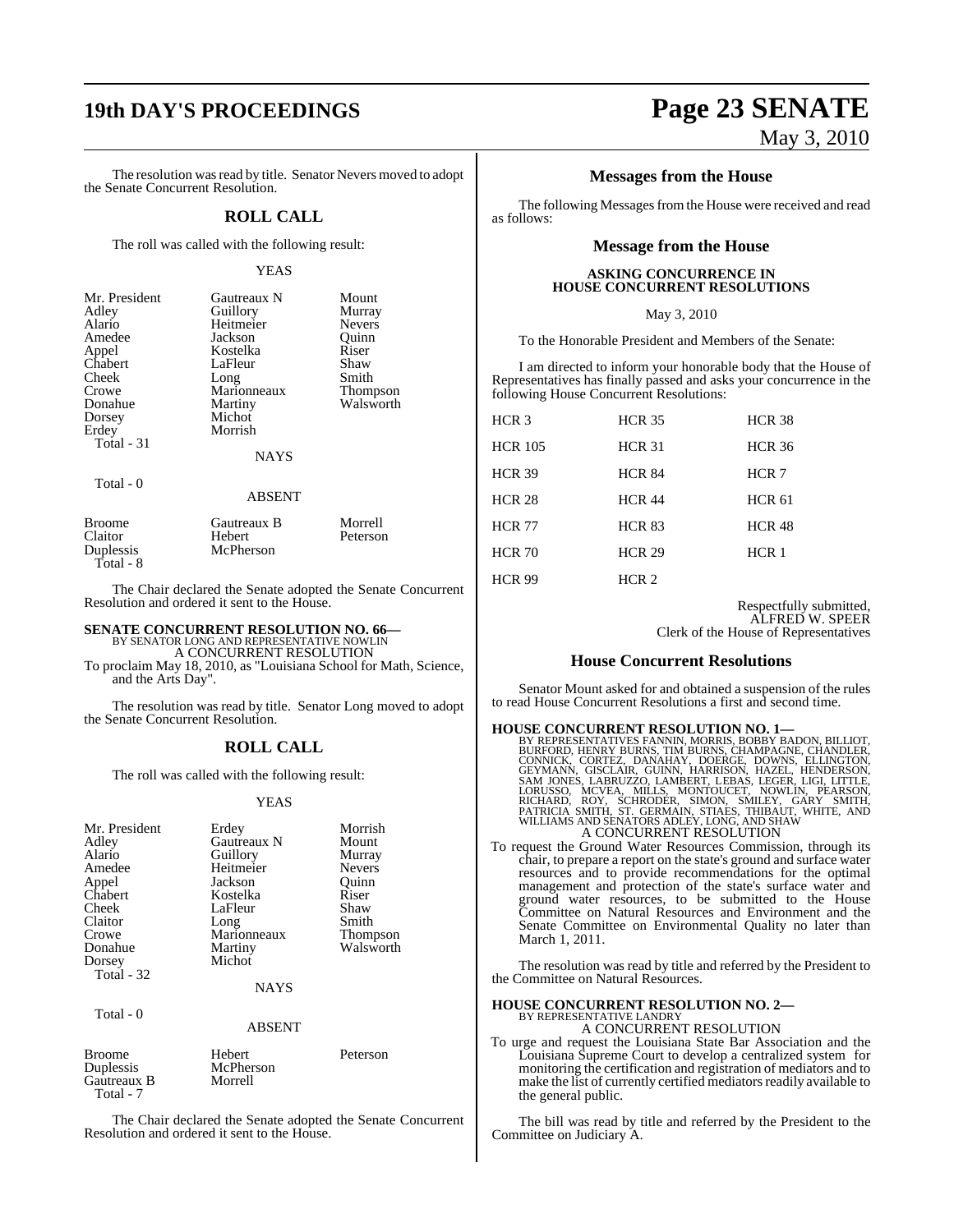# **Page 24 SENATE 19th DAY'S PROCEEDINGS**

### May 3, 2010

#### **HOUSE CONCURRENT RESOLUTION NO. 3—**

BY REPRESENTATIVE FOIL A CONCURRENT RESOLUTION

To direct the Louisiana State Law Institute to study and make recommendations for the revision of the laws pertaining to the expropriation of immovable property by private entities.

The bill was read by title and referred by the President to the Committee on Judiciary A.

### **HOUSE CONCURRENT RESOLUTION NO. 7—** BY REPRESENTATIVE LEGER

A CONCURRENT RESOLUTION

To suspend until sixty days after final adjournment of the 2011 Regular Session of the Legislature of Louisiana the provisions of R.S. 49:214.6.6, relative to the Infrastructure Priority Program.

The bill was read by title and referred by the President to the Committee on Natural Resources.

#### **HOUSE CONCURRENT RESOLUTION NO. 28—** BY REPRESENTATIVE DOVE

A CONCURRENT RESOLUTION

To approve the annual state integrated coastal protection plan for Fiscal Year 2010-2011, as adopted by the Coastal Protection and Restoration Authority.

The bill was read by title and referred by the President to the Committee on Natural Resources.

### **HOUSE CONCURRENT RESOLUTION NO. 29—** BY REPRESENTATIVE RICHARD

A CONCURRENT RESOLUTION

To urge and request the Department of Transportation and Development to install a red light at the intersection of North Acadia Road on Louisiana Highway 648 (Percy Brown Road) in Lafourche Parish and to reduce the speed along this route.

The bill was read by title and referred by the President to the Committee on Transportation, Highways and Public Works.

#### **HOUSE CONCURRENT RESOLUTION NO. 31—**

- BY REPRESENTATIVES JANE SMITH, BILLIOT, HENRY BURNS, FOIL, GISCLAIR, GUINN, SAM JONES, LAMBERT, LITTLE, AND MORRIS A CONCURRENT RESOLUTION
- To memorialize the United States Congress to take such actions as are necessary to maintain the current incentives for the exploration and production of domestic oil and natural gas.

The bill was read by title and referred by the President to the Committee on Natural Resources.

### **HOUSE CONCURRENT RESOLUTION NO. 35—** BY REPRESENTATIVE GISCLAIR

A CONCURRENT RESOLUTION

To urge and request the Department of Transportation and Development to study the possibility of installing highway shoulders along that portion of Louisiana Highway 308 which runs south of Louisiana Highway 90 in Lafourche Parish and through Ascension Parish to Louisiana Highway 1.

The bill was read by title and referred by the President to the Committee on Transportation, Highways and Public Works.

#### **HOUSE CONCURRENT RESOLUTION NO. 36—** BY REPRESENTATIVE ROY

A CONCURRENT RESOLUTION

To urge and request the division of administration, state land office, in consultation with the Department of Natural Resources, office of mineral resources, to study and provide a report on the total amount of acres to which the state owns the mineral rights, the total amount of acres currently subject to a mineral lease, and the total amount of acres on which the state owns mineral rights where the property was adjudicated to the state pursuant to the Tax Adjudicated Lands Records Program from 1938 through 1962 and subsequently transferred to private ownership.

The bill was read by title and referred by the President to the Committee on Natural Resources.

#### **HOUSE CONCURRENT RESOLUTION NO. 38—** BY REPRESENTATIVE SAM JONES

A CONCURRENT RESOLUTION

To urge and request the Department of Transportation and Development to study reducing the size of the Department of Transportation and Development, rectifying inequities in the distribution of state highway miles among parishes, and empowering local governments through the "right-sizing" of the state highway system.

The bill was read by title and referred by the President to the Committee on Transportation, Highways and Public Works.

**HOUSE CONCURRENT RESOLUTION NO. 39—**<br>BY REPRESENTATIVES ST. GERMAIN, BILLIOT, HENRY BURNS,<br>CHAMPAGNE, FOIL, GISCLAIR, GUINN, SAM JONES, MONTOUCET,<br>AND MORRIS

#### A CONCURRENT RESOLUTION

To approve the Atchafalaya Basin Annual Plan, as adopted by the Atchafalaya Basin Research and Promotion Board.

The bill was read by title and referred by the President to the Committee on Natural Resources.

# **HOUSE CONCURRENT RESOLUTION NO. 44—** BY REPRESENTATIVE HENRY

A CONCURRENT RESOLUTION

To urge and request theCoastal Protection and Restoration Authority to study the economic feasibility and practicality of the state authorizing tax creditsfor certain costs and expenses attributable to the mitigation of deterioration of coastal property, and to report its findings to the House ways and means and natural resources and environment committees and the Senate revenue and fiscal affairs and natural resources committees prior to the convening of the 2011 Regular Session of the Legislature.

The bill was read by title and referred by the President to the Committee on Natural Resources.

### **HOUSE CONCURRENT RESOLUTION NO. 48—** BY REPRESENTATIVE RICHMOND

A CONCURRENT RESOLUTION

To urge and request the Judicial Council to study and make recommendations for inclusion by the Supreme Court of Louisiana in the uniform rules of state court guidelines for the qualifications and standards governing the use of interpreters in the courts for non-English-speaking principal parties in interest, defendants, and witnesses in proceedings before the court.

The bill was read by title and referred by the President to the Committee on Judiciary A.

### **HOUSE CONCURRENT RESOLUTION NO. 61—** BY REPRESENTATIVE DANAHAY A CONCURRENT RESOLUTION

To urge and request the Department of State Civil Service to develop and the State Civil Service Commission to adopt an executive service program.

The bill was read by title and referred by the President to the Committee on Senate and Governmental Affairs.

#### **HOUSE CONCURRENT RESOLUTION NO. 70—** BY REPRESENTATIVE PUGH

A CONCURRENT RESOLUTION

To recognize Louisiana Irish Week in March in celebration of the state's rich Irish heritage.

The bill was read by title and referred by the President to the Committee on Senate and Governmental Affairs.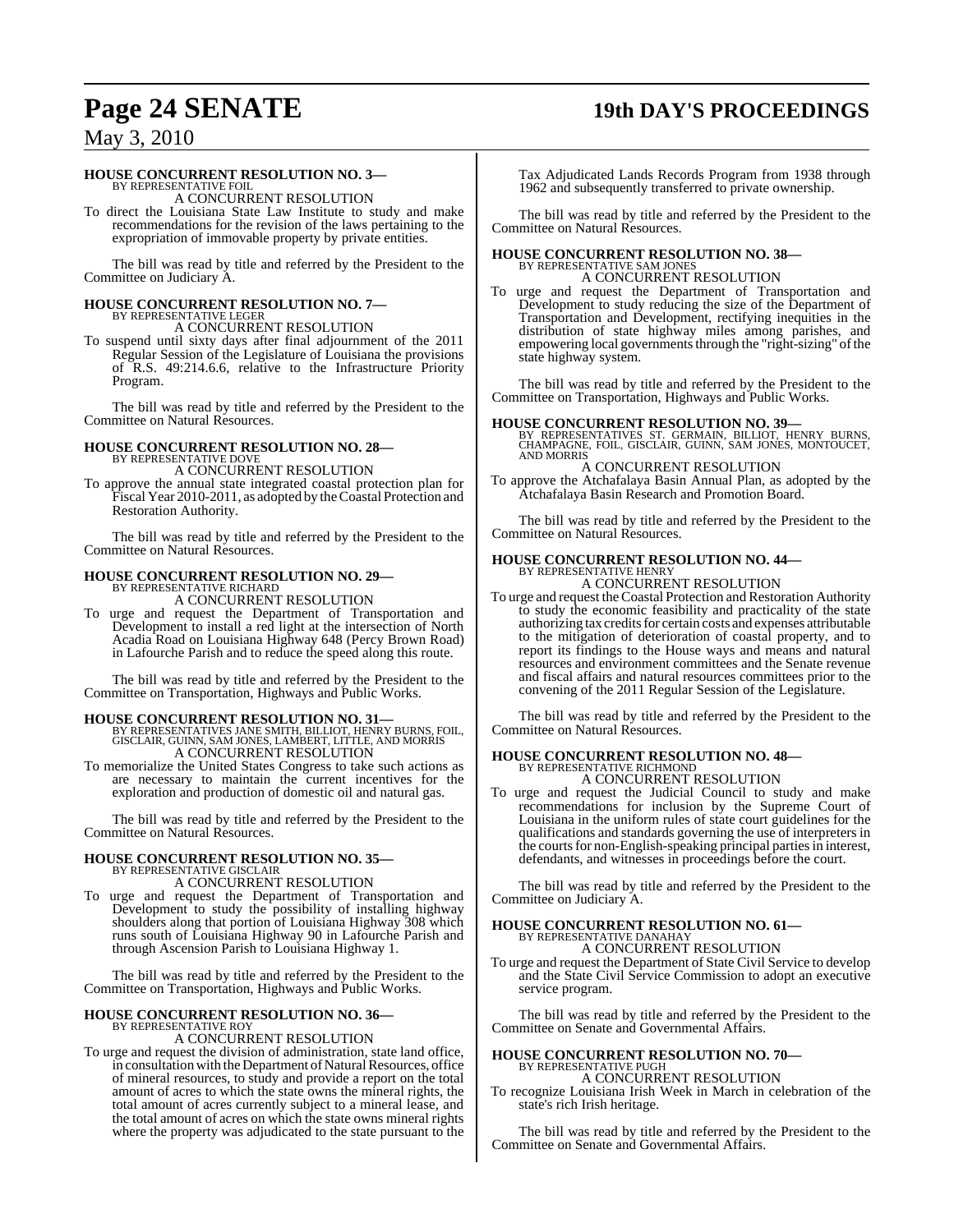# **19th DAY'S PROCEEDINGS Page 25 SENATE**

#### **HOUSE CONCURRENT RESOLUTION NO. 77—**

BY REPRESENTATIVE DANAHAY AND SENATOR DONAHUE A CONCURRENT RESOLUTION

To urge and request the Department of State Civil Service to consider certain recommendations made by the Commission on Streamlining Government.

The bill was read by title and referred by the President to the Committee on Senate and Governmental Affairs.

# **HOUSE CONCURRENT RESOLUTION NO. 83—** BY REPRESENTATIVE HARDY

A CONCURRENT RESOLUTION

To urge and request the House Committee on House and Governmental Affairs and the Senate Committee on Senate and Governmental Affairs to meet and function as a joint committee to study possible strategies, methods, and policiesto discourage the mishandling, misuse, and misappropriation of public funds and procedures to recover public funds which may have been mishandled, misused, or misappropriated.

The bill was read by title and referred by the President to the Committee on Senate and Governmental Affairs.

# **HOUSE CONCURRENT RESOLUTION NO. 84—** BY REPRESENTATIVE EDWARDS

A CONCURRENT RESOLUTION

To request the attorney general to review the laws relative to lobbying by public servants and the use of public funds for lobbying and related purposes and to report thereon, including any recommendations related thereto, to the House Committee on House and Governmental Affairs and the Senate Committee on Senate and Governmental Affairs no later than January 15, 2011, and to request the House Committee on House and Governmental Affairs and the Senate Committee on Senate and Governmental Affairs to meet and to function as a joint committee to study and make recommendations relative to lobbying by public servants and the use of public funds for lobbying and related purposes no later than thirty days prior to the convening of the 2012 Regular Session of the Legislature of Louisiana.

The bill was read by title and referred by the President to the Committee on Senate and Governmental Affairs.

#### **HOUSE CONCURRENT RESOLUTION NO. 99—** BY REPRESENTATIVE GUILLORY

A CONCURRENT RESOLUTION

To urge and request all cable and satellite television providers serving the citizens of Louisiana to provide access to all three Louisiana Public Broadcasting channels to their customers.

The bill was read by title and referred by the President to the Committee on Commerce, Consumer Protection, and International Affairs.

### **HOUSE CONCURRENT RESOLUTION NO. 105—** BY REPRESENTATIVE ELLINGTON A CONCURRENT RESOLUTION

To oppose measures which would require health-related warning labels on wireless devices and packaging or require disclosure of any health-related information about wireless devices at the point of sale.

The bill was read by title and referred by the President to the Committee on Commerce, Consumer Protection, and International Affairs.

#### **Messages from the House**

The following Messages from the House were received and read as follows:

# May 3, 2010

#### **Message from the House**

#### **ASKING CONCURRENCE IN HOUSE BILLS AND JOINT RESOLUTIONS**

May 3, 2010

To the Honorable President and Members of the Senate:

I am directed to inform your honorable body that the House of Representatives has finally passed and asks your concurrence in the following House Bills and Joint Resolutions:

HB 144 HB 437 HB 576

Respectfully submitted, ALFRED W. SPEER Clerk of the House of Representatives

#### **House Bills and Joint Resolutions on First Reading**

# **HOUSE BILL NO. 144—** BY REPRESENTATIVE GEYMANN

AN ACT To enact R.S. 33:3812(I), relative to waterworks districts in Beauregard Parish; to authorize the parish to create commissioner districts within Waterworks District No. 3; to provide a definition of commissioner districts; to provide for representation on the board of commissioners; and to provide for related matters.

The bill was read by title and placed on the Calendar for a second reading.

### **HOUSE BILL NO. 437—** BY REPRESENTATIVE RICHARDSON

- AN ACT
- To amend and reenact R.S. 43:144, relative to the publication of official proceedings of certain political subdivisions; to provide a deadline by which such official proceedings shall be prepared and recorded in the official journal of the entity; and to provide for related matters.

The bill was read by title and placed on the Calendar for a second reading.

### **HOUSE BILL NO. 576—** BY REPRESENTATIVE MILLS

AN ACT

To amend and reenact R.S. 3:2731 and 2778 and to repeal R.S. 3:2733 through 2737, relative to the regulation by local authorities of dogs; to provide for the adoption of ordinances; to provide for the imposition of fees and fines; to provide for the disposition of proceeds; and to provide for related matters.

The bill was read by title and placed on the Calendar for a second reading.

#### **Message from the House**

#### **SIGNED HOUSE CONCURRENT RESOLUTIONS**

#### April 29, 2010

To the Honorable President and Members of the Senate:

I am directed to inform your honorable body that the Speaker of the House of Representatives has signed the following House Concurrent Resolutions: